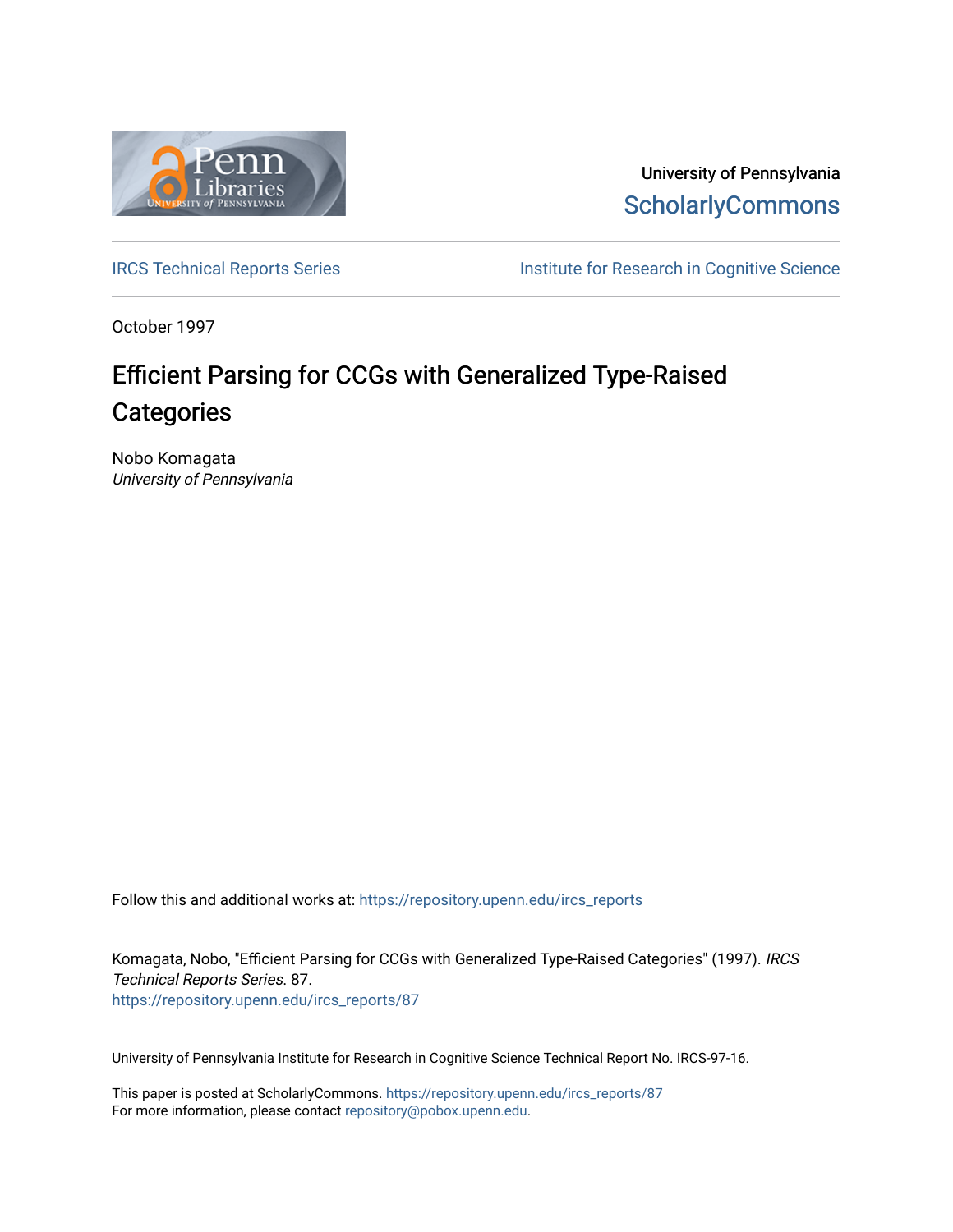# Efficient Parsing for CCGs with Generalized Type-Raised Categories

# **Abstract**

A type of 'non-traditional constituents' motivates an extended class of Combinatory Categorial Grammars, CCGs with Generalized Type-Raised Categories (CCG-GTRC) involving variables. Although the class of standard CCGs is known to be polynomially parsable, use of variables suggests more complexity for processing GTRCs. This paper argues that polynomial parsing is still possible for CCG-GTRC from practical and theoretical points of view. First, we show that an experimental parser runs polynomially in practice on a realistic fragment of Japanese by eliminating spurious ambiguity and excluding genuine ambiguities. Then, we present a worst-case polynomial recognition algorithm for CCG-GTRC by extending the polynomial algorithm for the standard CCGs.

# **Comments**

University of Pennsylvania Institute for Research in Cognitive Science Technical Report No. IRCS-97-16.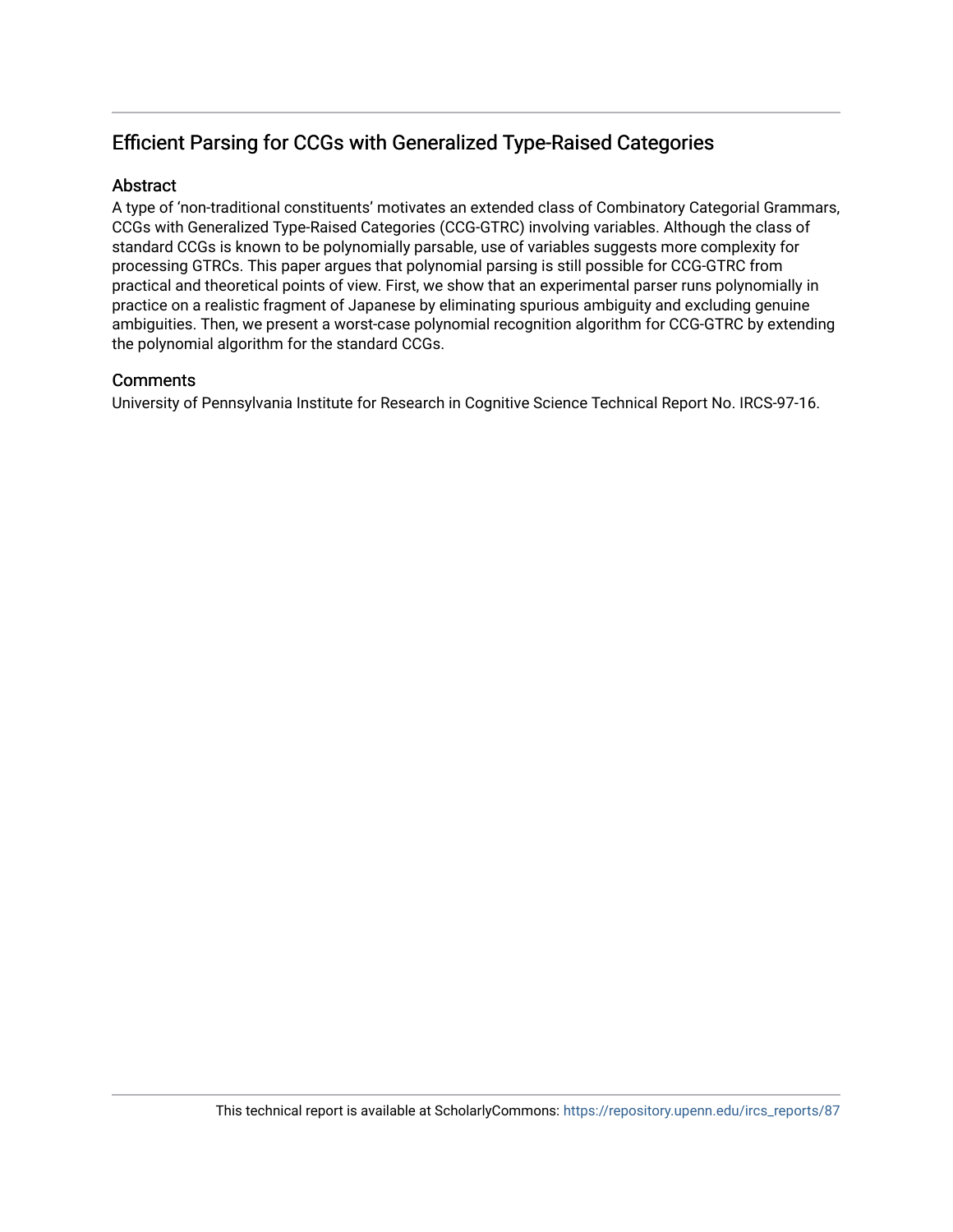

# *Institute for Research in Cognitive Science*

# **Efficient Parsing for CCGs with Generalized Type-Raised Categories**

**Nobo Komagata**

**University of Pennsylvania 3401 Walnut Street, Suite 400A Philadelphia, PA 19104-6228**

**October 1997**

**Site of the NSF Science and Technology Center for Research in Cognitive Science**

**IRCS Report 97--16**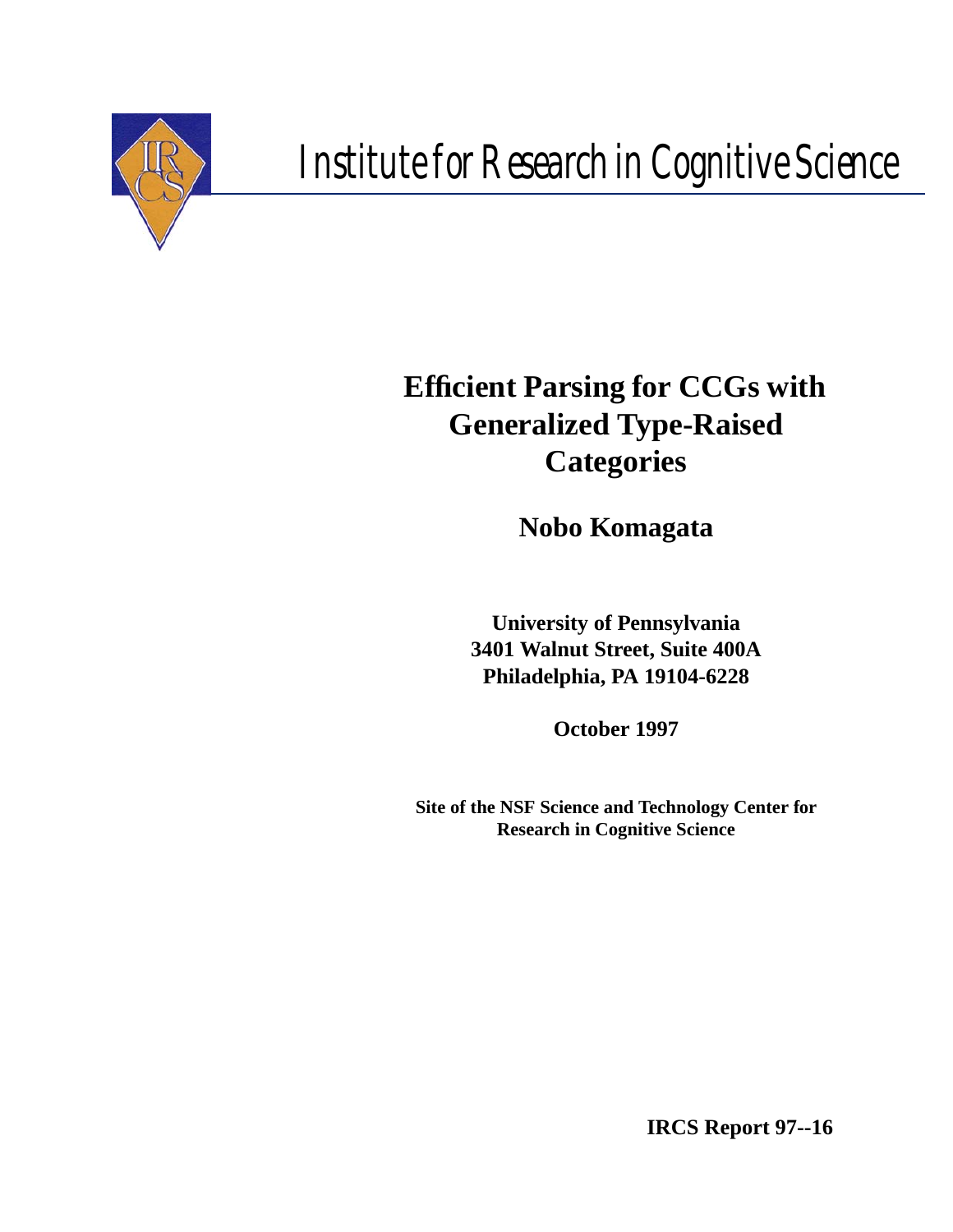# Efficient Parsing for CCGs with Generalized Type-Raised Categories

Nobo Komagata

Department of Computer and Information Science and Institute for Research in Cognitive Science University of Pennsylvania komagata@linc.cis.upenn.edu

September 23, 1997

#### **Abstract**

A type of 'non-traditional constituents' motivates an extended class of Combinatory Categorial Grammars, CCGs with Generalized Type-Raised Categories (CCG-GTRC) involving variables. Although the class of standard CCGs is known to be polynomially parsable, use of variables suggests more complexity for processing GTRCs. This paper argues that polynomial parsing is still possible for CCG-GTRC from practical and theoretical points of view. First, we show that an experimental parser runs polynomially in practice on a realistic fragment of Japanese by eliminating spurious ambiguity and excluding genuine ambiguities. Then, we present a worst-case polynomial recognition algorithm for CCG-GTRC by extending the polynomial algorithm for the standard CCGs.

# **1 Introduction**

In Japanese, as in other SOV languages, a sequence of NPs can form a conjunct as exemplified below.

(1) John-ga Mary-o , Ken-ga Naomi-o tazuneta. fJohn-NOM May-ACC } CONJ { Ken-NOM Naomi-ACC } visited "John visited Mary and Ken [visited] Naomi."

This type of 'non-traditional constituents' poses a problem to many grammar formalisms and parsers, including those specifically designed for Japanese, e.g., JPSG [Gunji, 1987] and JLE (based on finite-state syntax) [Kameyama, 1995]. Although these systems could be extended to cover the presented case, such extensions would not generalize to the wide range of non-traditional constituency.

Combinatory Categorial Grammar (CCG) has been proposed to account for non-traditional constituency in various areas of syntax [Ades and Steedman, 1982, Dowty, 1988, Steedman, 1985, Steedman, 1996] and also in the related areas of prosody, information structure, and quantifier scope [Steedman, 1991a, Prevost and Steedman, 1993, Prevost, 1995, Hoffman, 1995, Park, 1995, Park, 1996]. The mechanisms independently motivated to cover the wide range of non-traditional constituency can also provide an analysis for the NP-NP sequences in (1) as follows:

I am grateful to Mark Steedman for his numerous suggestions and comments. I would also like to thank Jason Eisner, Anoop Sarkar, K. Vijay-Shanker, Matthew Stone, B. Srinivas, David Weir, and reviewers of IWPT97 for their comments. The research was supported in part by NSF Grant Nos. IRI95-04372, STC-SBR-8920230, ARPA Grant No. N66001-94-C6043, and ARO Grant No. DAAH04-94-G0426. This technical report (IRCS-97-16) is a long version of [Komagata, 1997a] presented at IWPT97.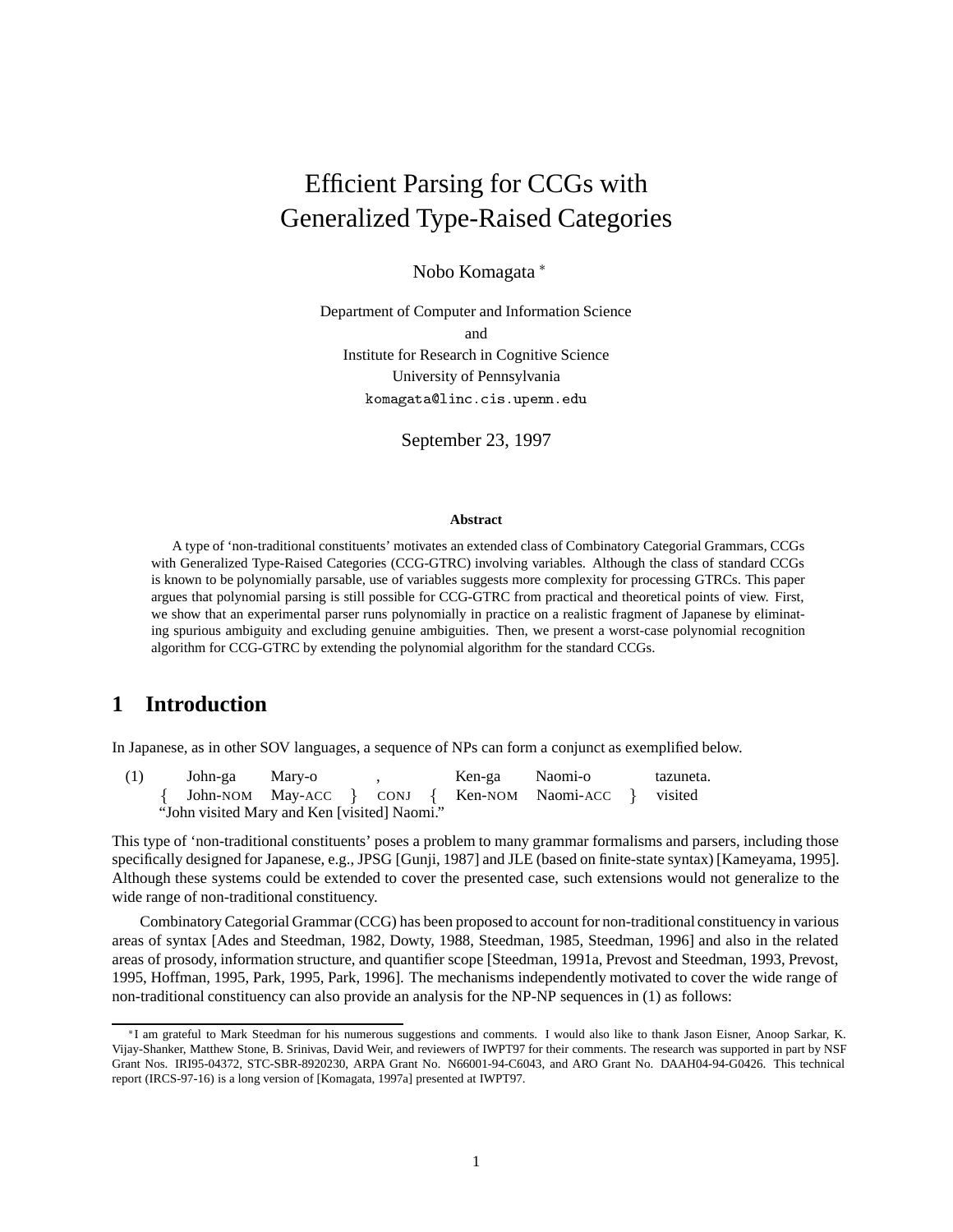(2) John-ga Mary-o  
\nNP  
\n
$$
NP
$$
  
\n $\downarrow$   
\n $S/(S\N P) (S\N P) / ((S\N P) \N P)$   
\n $S/(S\N P) / NP)$   
\nfunctional composition (underlined portions are cancelled)

Informally, the NPs are assigned *higher-order function* categories associated with the basic category *NP*, and these functions can compose to derive another function category representing the NP-NP sequence.<sup>1</sup> The two instances of such a category can then be coordinated and take the transitive verb category,  $(S\N P) \N P$ , as the argument to derive the category *S*.

A similar type of constituents can also be formed of NPs extracted from different levels of embedding as in the following example:

| (3) | Japanese:    | Rinyouzai-wa natoriumu-ni, $\beta$ syadanzai-wa koukan sinkei kei-ni,                          |
|-----|--------------|------------------------------------------------------------------------------------------------|
|     |              | kankei-no aru kouketuatu-no hito-ni kikimasu.                                                  |
|     | Gloss:       | {Diuretic-TOP sodium-DAT} & { $\beta$ blocker-TOP sympathetic nervous system-DAT}              |
|     |              | relevance-GEN exist hypertension-GEN person-DAT effective.                                     |
|     | Translation: | "Diuretic is effective for the person with hypertension related to sodium, and $\beta$ blocker |
|     |              | [is for the person with hypertension related] to sympathetic nervous system."                  |

This is a simplified version of the sentence taken from the text actually parsed in the experiment discussed below. The original sentence includes three conjuncts, a few adverbs, and another level of embedding. The underlined part is another instance of non-traditional constituent, which includes an extraction from the relative clause. Its structure is schematically shown as follows:

(4)  $[t_1$  hypertension<sub>2</sub>-GEN person-DAT effective.]  $[t_2 \quad t_3 \quad$  relevance-GEN exist]

Due to functional composition, the category  $(S\NP)$  *NP*, identical to the transitive verb category, can be derived for the above phrase with two extraction sites  $t_1$  and  $t_3$ .<sup>2</sup> As in the first example, the NP-NP sequences at the sentenceinitial position receive the category  $S/(S\ N P)$  *NP*) and then the sentence category is derived after the combination with the category  $(S\ NP) \ NP$ .

Assuming that the competence grammar does not place a bound on the levels of embedding [Miller and Chomsky, 1963], we may have unboundedly-many extractions [Becker et al., 1991, Rambow and Joshi, 1994, Rambow, 1994]. Since no systematic constraint has been identified for the bound on the composition of such extracted constituents, we also assume that these constituents can compose without a limit, potentially resulting in an unboundedly-long NP sequence.<sup>3</sup> As in the case of embedding, the degraded acceptability of long sequences can be attributed to performance issues. These assumptions calls for an infinite set of type-raised categories such as  $(S\X_n...\X_1)/((S\X_n...\X_1)\N P)$ associated with NP. We capture this polymorphic situation by using variables as in  $T/(\text{T}\setminus NP)$ .<sup>4</sup> Although CCGs have also been motivated by psychological aspects, we will be concerned only with syntactic aspects in this paper.

Formal properties of the standard CCGs (CCG-Std) not involving variables are relatively well-studied. CCG-Std is proved weakly-equivalent to Head Grammars (HG), Linear Index Grammars (LIG), and Tree Adjoining Grammars (TAG), known as "mildly context-sensitive grammars" [Vijay-Shanker and Weir, 1994]. CCG-Std is also shown to

*rheme*

<sup>&</sup>lt;sup>1</sup>The category *S*/ $(S\setminus NP)$  is associated with a higher-order semantics  $\lambda P$ *Pa* where *a* is the semantics of *NP*. Composition of  $\lambda P$ *Pa* and  $\lambda Q$ *. Qb* (left to right) is λ*QQba*. In a sense, this semantics anticipates that of a two-argument predicate (simple or complex), *Q*.

 ${}^{2}$ The use of trace *t* is for illustration purposes only. The current approach does not assume the notion of gap or movement as the theories which employ trace.

 $3$ These assumptions need to be examined more carefully and is left for future research [cf. Joshi et al., 1994]. Since this paper assumes that the scope of coordination and adverb modificatioin is bounded, the unbounded composition of type-raised category actually calls for a motivation involving information structure. For example, consider the following pseudo-Japanese:

<sup>(5)</sup> Q: A-TOP B-NOM C-DAT D-NOM E-FROM who-NOM who-ACC visited-COMP heard-COMP told-COMP thought-Q?

A: <u>A-TOP B-NOM C-DAT D-NOM E-FROM {F-NOM G-ACC}</u> & {H-NOM I-ACC} visited-COMP heard-COMP told-COMP thought.

The 'theme' part can grow very long as can be seen. The information-structural status of the verb complex is not clear but should not affect the major division between the theme and rheme across where all the categories must be combined prior to the combination of the theme and the rheme. 4It is also possible to dynamically type-raise categories as needed. We take lexical approach to avoid the procedural aspects associated with dynamic type raising. Polymorphic forms also have advantage of underspecification which avoids unnecessary proliferation of categories.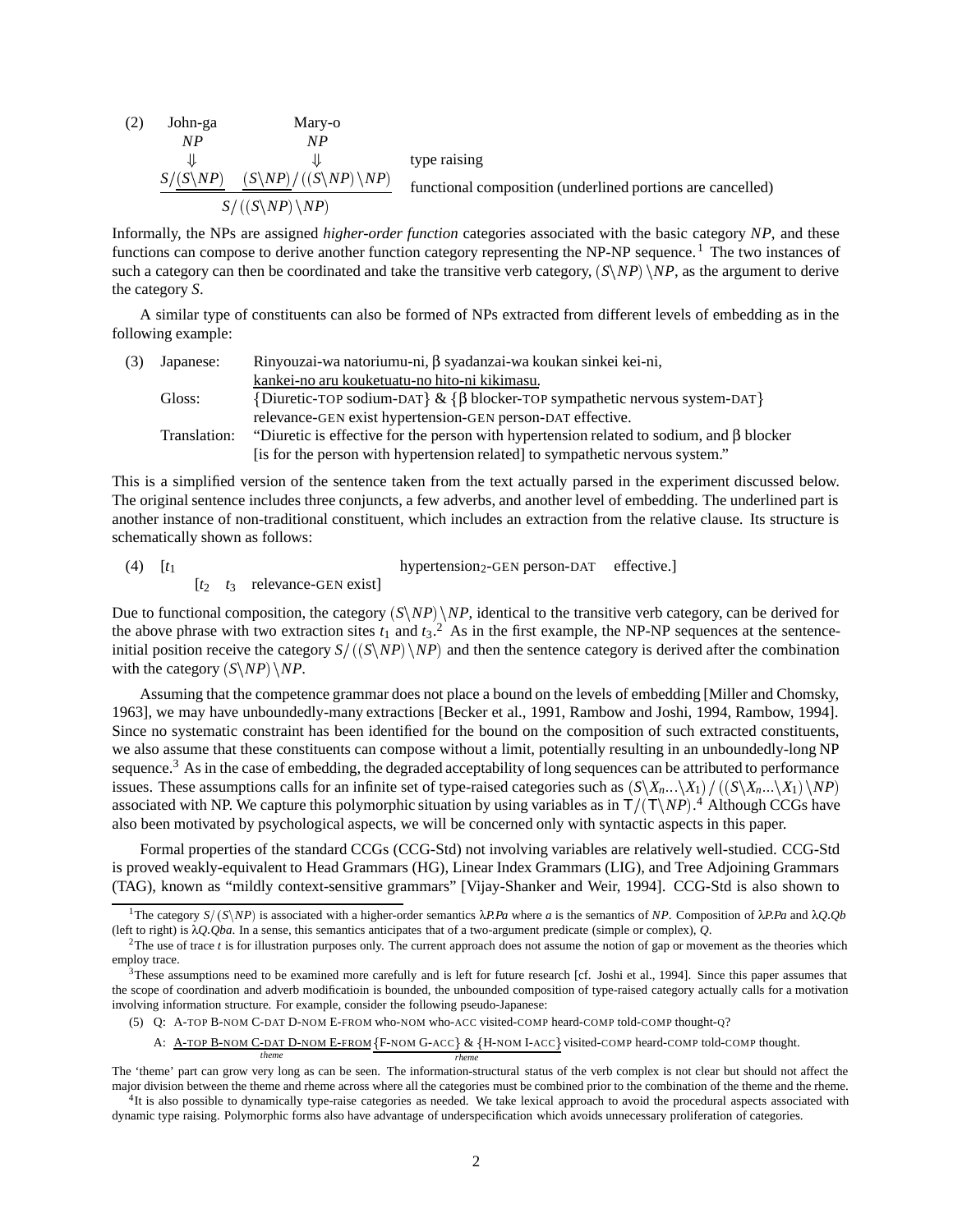be polynomially parsable [Vijay-Shanker and Weir, 1990, Vijay-Shanker and Weir, 1991, Vijay-Shanker and Weir, 1993].<sup>5</sup> A few extension of CCGs, Multiset-CCGs, are also shown to be polynomially parsable [Hoffman, 1995].<sup>6</sup> But, use of variables can change the situation. For example, Hoffman [1993] showed that a grammar involving categories of the form  $(T\lambda x)/(T\lambda y)$  can generate a language  $a^n b^n c^n d^n e^n$ , which is no longer equivalent to LIGs. The use of variables in the coordination schema " $x^+$  conj  $x \to x$ " is also believed to generate a language (wc)<sup>n</sup> beyond LIG's power [Weir, 1988]. These suggest that the use of variable introduces more processing for parsing as well. At the same time, the practical side of categorial grammar parsing is not well explored. Since Wittenburg [1986], few practical parsers for categorial grammar have been reported. This paper is concerned with polynomial parsability of the CCGs with a generalized class of type-raised categories (CCG-GTRC) involving variables, from both practical and theoretical points of view. Related questions about the generative power of CCG-GTRC are addressed in [Komagata, 1997b, Komagata, 1997c].

For the practical side, we demonstrate that our CKY-style parser for Japanese appears to run in polynomial time once *spurious ambiguities* (multiple derivations for the equivalent semantics) are eliminated by equivalence check and *genuine ambiguities* (e.g., attachment ambiguity) are excluded. For the theoretical side, we present a worst-case polynomial recognition algorithm, by extending the polynomial algorithm introduced for CCG-Std by Vijay-Shanker and Weir [1990] with one additional condition.

This paper is organized as follows: Section 2 introduces Generalized Type-Raised Categories and defines CCG-GTRC. Section 3 analyzes the performance of the practical parser through an experiment after a discussion about spurious ambiguity elimination. Section 4 presents the theoretical worst-case polynomial recognition algorithm for CCG-GTRC. Appendix A includes the details of the experiment. Appendix B includes an example of the central part of the worst-case polynomial algorithm for CCG-GTRC. A short version of this paper is presented as [Komagata, 1997a].

# **2 CCGs with Generalized Type-Raised Categories**

CCG-GTRC involves the class of *constant categories* (Const) and the class of *Generalized Type-Raised Categories* (GTRC).

A constant (derivable) category *c* can always be represented as  $F|a_n...|a_1$  where *F* is an atomic *target* category and  $a_i$ 's with their directionality are *arguments*.<sup>7</sup> We will use " $A, ..., Z$ " for atomic, constant categories, " $a, ..., z$ " for possibly complex, constant categories, and '|' as a meta-variable for directional slashes  $\{\langle,\rangle\}$ . Categories are in the "result-leftmost" representation and associate left. Thus we usually write  $F|a_n...|a_1$  for  $(\dots(F|a_n)...|a_1)$ . We will call "|a<sub>i</sub>...|a<sub>j</sub>" a sequence (of arguments). The length of a sequence is defined as  $||a_i|| = i$  while the nil sequence is defined to have the length 0. Thus an atomic constant category is considered as a category with the target category with the nil sequence. We may also use the term 'sequence' to represent an ordered set of categories such as " $c_1$ ,..., $c_2$ " but these two uses can be distinguished by the context. The standard CCGs (CCG-Std) solely utilize the class of Const.

GTRC is a generalization of *Lexical Type-Raised Category* (LTRC) which has the form *T*  $\frac{1}{\textsf{T}}\left\langle \right. \left( \textsf{T}\left. \right\rangle a\right) |b_{i}...|b_{1} \text{ as-}$ 

sociated with a lexical category  $a|b_i...|b_1$  where  $\overline{T}$  is a variable over categories with the atomic target category *T* [cf. Dowty, 1988, Steedman, 1996]. The target indication may be dropped when it is not crucial or all the atomic categories are allowed for the target. We assume the order-preserving form of LTRC using the following notation.  $\langle \rangle$  and  $\langle \rangle$ indicate that either set of slashes in the upper or the lower tier can be chosen but a mixture such as '/' and '/' is prohibited.<sup>8</sup> GTRC is defined as having the form of  $\tau \langle (\tau | a_{m} ... | a_2 \rangle a_1)$  |*l inner sequence*  $\int_{\text{outer sequence}}^{\cdot}$  *b<sub>1</sub>* resulting from compositions of LTRCs

<sup>&</sup>lt;sup>5</sup>This situation can be contrasted with Lambek calculus. For example, Hepple [1990] presented normal form parsing but did not analyze its computational complexity. König [1994] showed an exponential parsing algorithm for the calculus, which can be improved to a polynomial one by setting a bound on the number of extractions.

<sup>6</sup>In particular, Pure and Prioritized Multiset-CCGs are shown to be polynomially parsable and Curried Multiset-CCGs are conjectured to be so as well.

<sup>&</sup>lt;sup>7</sup>Note that the representation  $F|q_1...|q_1$  involves meta-variables for object-level constant categories but we will remain ambiguous about this object-meta distinction in this paper.

<sup>8</sup>For a related discussion, see [Steedman, 1991b].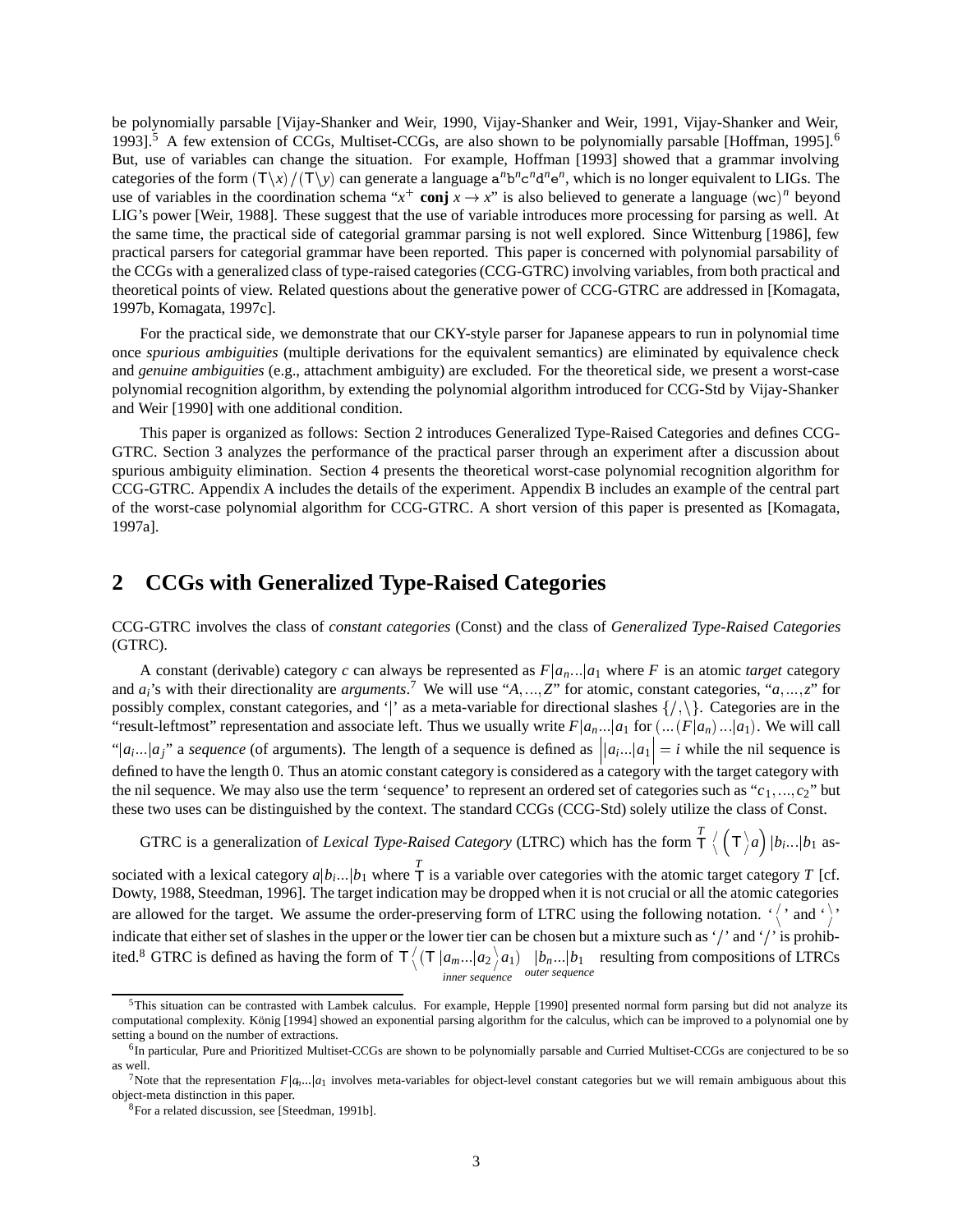where  $m \ge 1$ ,  $n \ge 0$ , and the directional constraint is carried over from the involved LTRCs.<sup>9</sup> When the directionality is not critical, we may simply write a GTRC as  $T|(T|a_m...|a_2|a_1)|b_n...|b_1$ . For  $gtrc = T|(T|a_m...|a_1)|b_n...|b_1$ , we define  $gerc = n + 1$ , ignoring the underspecified valency of the variable. Note that the introduction of LTRCs in the lexicon is non-recursive and thus does not suffer from the problem of the overgeneration discussed in [Carpenter, 1991].

These categories can be combined by combinatory rule schemata. Rules of (forward) "generalized functional composition" have the following form:  $10$ 

| (6) | x/y              | $\mathbf{K}^{\kappa}$ | $y z_k$ $ z_1 $ | $\longrightarrow$ | $x z_k$ $z_1$   |
|-----|------------------|-----------------------|-----------------|-------------------|-----------------|
|     | functor category |                       | input category  |                   | result category |

The integer '*k*' in this schema is bounded by  $k_{max}$ , specific to the grammar, as in CCG-Std.<sup>11</sup> Rules of functional application, " $x/y \rightarrow 0$ ", can be considered as a special case of (6) where the sequence  $z_i$ 's is nil.<sup>12</sup> The index *k* may be dropped when no confusion occurs. We say " $x/y \rightarrow y|z_k...|z_1$ ' *derives*  $x|z_k...|z_1$ ", and " $x|z_k...|z_1$  generates the string of nonterminals ' $x/y, y|z_k...|z_1$ ' or the string of terminals 'ab' " where the terminals a and b are associated with  $x/y$  and  $y|z_k...|z_1$ , respectively. The case with backward rules involving ' $\triangleleft$ ' is analogous.

The use of variable for polymorphic type drew attention of researchers working on Lambek calculus [Moortgat, 1988, Emms, 1993]. In particular, Emms showed decidability for an extension called Polymorphic Lambek Calculus. The use of variables in the current formulation is limited to type raising. This reflects the intuition about the choice of rules based on 'combinators' [Steedman, 1988]. But otherwise, we do not assume that categories are wildly polymorphic.<sup>13</sup>

One way to represent this situation is to use two distinct subclasses of the type 'category' constructed as follows:

|  | Type construction                               | Example                         |                                                                                                                                                                    |
|--|-------------------------------------------------|---------------------------------|--------------------------------------------------------------------------------------------------------------------------------------------------------------------|
|  | <i>const</i> (Target, Arguments)                | $F \setminus a_n \setminus a_1$ | $\mapsto$ const $(F, \{a_n \ldots \} a_1)$                                                                                                                         |
|  | b $\frac{g}{r}$ gtrc (Target, IDir, ISeq, OSeq) |                                 | $\top / (\top \setminus a_m  \setminus a_1) \setminus b_n  \setminus b_1 \rightarrow \text{grc}(T, /, \setminus a_m  \setminus a_1, \setminus b_n  \setminus b_1)$ |

Such type construction can be defined in ML style as follows:<sup>14</sup>

```
(8) datatype target A \mid B \mid C \ldots(* atomic categories *)datation is a right of the contract of the contract of the contract of the contract of the contract of the contract of the contract of the contract of the contract of the contract of the contract of the contract of the con
    datatype complex_cat = Complex of target * arg
            and arg = Arg of dir * complex_cat (* mutually recursive *)datatype seq = Seq of arg list
    datatype cat = Const of target * seq
                         -
 GTRC of target  dir  seq  seq
```
Then we can define the combinatory rules on instantiated categories. Theoretically, no unification of variable is required although our implementation based on the proposed formalism uses variable unification for convenience. Although dealing with more number of cases is tedious, the technique is straightforward. This leads to a favorable result that CCG-GTRC is not only decidable but also polynomially recognizable.

Inclusion of GTRCs calls for thorough examination of each combinatory case depending on the involved category classes. All the possible combination of category classes are described below. Some cases are subdivided furthermore. Although the traditional categorial representation is used below, the complete description for the constructor format can be defined. A summary of the cases is given in Table 1.

(9) Const $\blacktriangleright$  Const:  $a/\underline{b} \blacktriangleright^k \underline{c} | d_k | d_1 \longrightarrow a | d_k | d_1$ 

 $(10)$  GTRC $\blacktriangleright$ Const

 $9$ In a sense, GTRCs have two stacks. But these two sequences are not completely independent and does not behave like two stacks for a PDA, which is Turing-Machine equivalent.

 $10$ Vijay-Shanker and Weir [1994] call the functor and input categories as primary and secondary components, respectively.

<sup>&</sup>lt;sup>11</sup>Weir [1988] comments that the categorial grammars defined by Friedman and Venkatesan [1986] is more powerful than CCGs due to no bound on *k*.

<sup>&</sup>lt;sup>12</sup> Forward functional composition and application are labeled as ' $>\cancel{P}_{\lambda}$ ' and '>', respectively, in [Steedman, 1996].

<sup>&</sup>lt;sup>13</sup>Recall that we assume conjunctives (if treated categorially) and adverbs are mapped to finite sets of categories.

<sup>14</sup>Note that there is no constant constructor for atomic categories.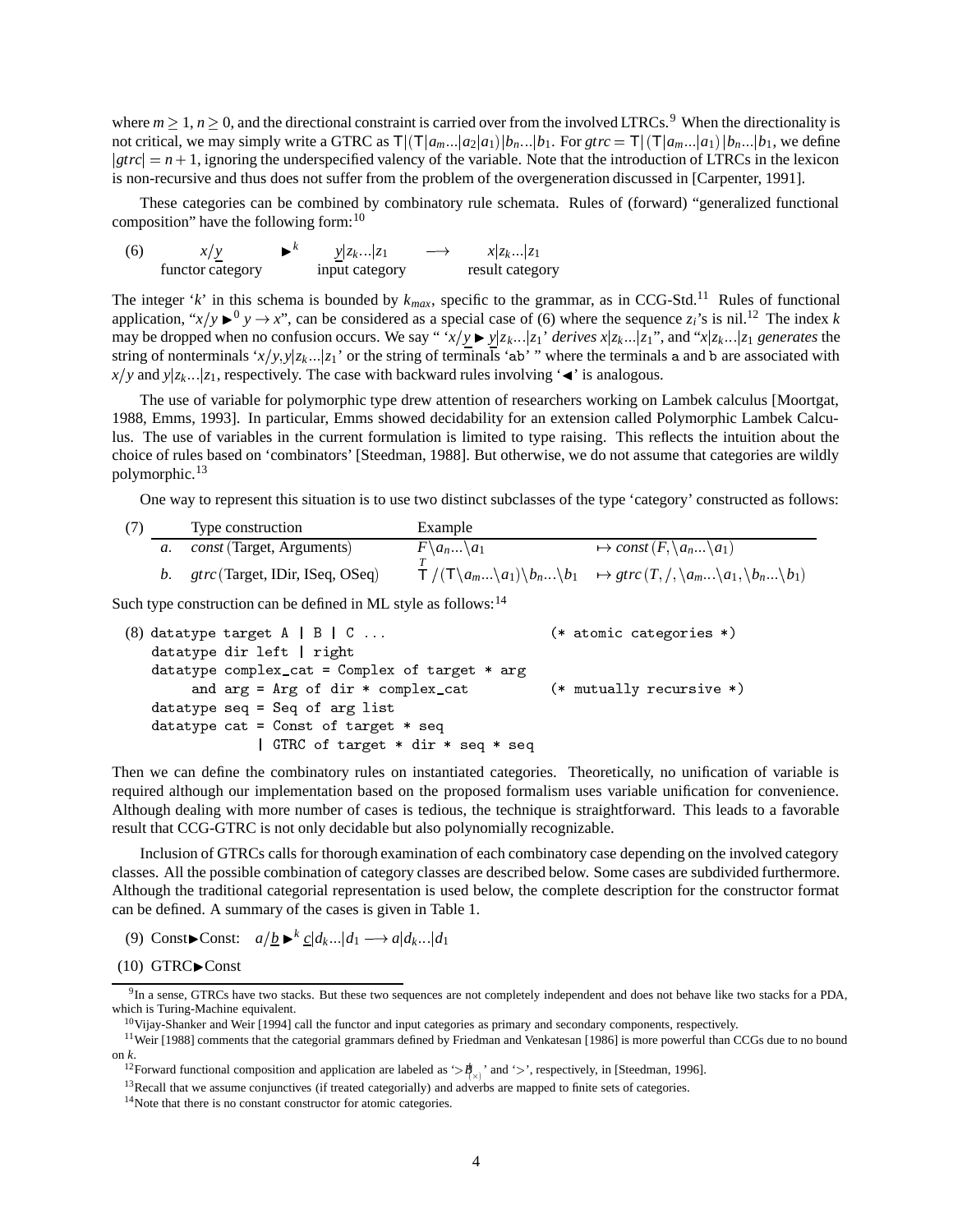- *a*. Functor GTRC has an outer sequence:  $\mathsf{T}$  $\left| \left( \mathsf{T} | a_{m} \ldots | a_1 \right) | b_n \ldots | b_2 / b_1 \blacktriangleright^k \underline{c} | d_k \ldots | d_1 \longrightarrow \mathsf{T} \right| \left( \mathsf{T} | a_{m} \ldots | a_1 \right) | b_n \ldots | b_2 | d_k \ldots | d_1$ Example:  $T \setminus (T/PP) / NP \rightarrow NP \rightarrow T \setminus (T/PP)$ *b*. Functor GTRC has no outer sequence:  $T/(T|a_m...|a_2\backslash a_1)$   $\blacktriangleright^k$  *c*  $|d_k...|d_1 \longrightarrow c_0|d_k...|d_1$  $c_0 | c_m ... | c_1$ Example:  $T/(T\NP\NP) \triangleright S\NP\NP \rightarrow S$  $(11)$  Const $\blacktriangleright$  GTRC *a*.  $k$  < |input|:  $a/\underline{b}$   $\blacktriangleright$ <sup>*k*</sup>  $\mathsf{T}|(\mathsf{T}|c_m...|c_1)|d_n...|d_{k+1}|d_k...|d_1 \longrightarrow a|d_k...|d_1$ Example:  $(S/(S\N P\N P)) \ (S/(S\N P\N P)) / (S/(S\N P\N P)) \blacktriangleright T/(T\N P\N P)$  $\rightarrow$  (*S*/(*S*\*NP*\*NP*))\(*S*/(*S*\*NP*\*NP*)) *b*.  $k = |$ input $|$  (and  $k \ge$  1):  $a/\underline{b} \blacktriangleright^{k} \underline{\mathbf{T}} |(\mathbf{T}|c_m...|c_1)|d_{k-1}...|d_1 \longrightarrow a|(b|c_m...|c_1)|d_{k-1}$ <br>unbounded *)* $|d_{k-1}$ *i* $|d_1$ Example:  $S/S \triangleright T / (T \backslash NP \backslash NP) \rightarrow S / (S \backslash NP \backslash NP)$ 
	- *c*.  $k > |input|$  (and  $k \ge 2$ ): 2):  $a/\underline{b} \blacktriangleright^{k} \underline{T_0} |T_1| (T_0 |T_1| c_m ... |c_1) | d_{k-2} ... | d_1 \longrightarrow a \mid T_1 \mid (b | T_1 | c_m ...$ residual  $\vert T_1 \vert \underleftarrow{c_m \dots} \vert c_1}_{\text{unbounded}}$  $\int |d_{k-2} \dots |d_1|^{15}$

#### $(12)$  GTRC $\blacktriangleright$ GTRC

*a*. Functor GTRC has an outer sequence *and*  $|input| > k$ :  $\mathsf{T} | (\mathsf{T}|a_m...|a_1) |b_n...|b_2/\underline{b_1} \blacktriangleright^k \mathsf{U} |(\mathsf{U}|c_p...|c_1)|d_n...|d_{k+1}|d_k...|d_1$ 

 $\longrightarrow$  T $|(T|a_m...|a_1)|b_n...|b_2|d_k...|d_1$ 

*b*. Functor GTRC has an outer sequence *and*  $|\text{input}| = k \text{ (and } k \ge 1$ :  $T|(T|a_m...|a_1)|b_n...|b_2/b_1 \blacktriangleright^k \underline{U}|(U|c_p...|c_1)|d_{k-1}...|d_1$ 

$$
\longrightarrow \mathsf{T} | (\mathsf{T} | a_m ... | a_1) | b_n ... | b_2 | (b_1 | c_p ... | c_1) | d_{k-1} ... | d_1
$$
  
unbounded  
subounded

*c*. Functor GTRC has an outer sequence *and*  $|\text{input}| < k$  (and  $k \ge 2$ ):  $\mathsf{T}$  $\left| \left( \mathsf{T} | a_m... | a_1 \right) | b_n... | b_2 / b_1 \blacktriangleright^k \mathsf{U}_0 | \mathsf{U}_1 | (\mathsf{U}_0 | \mathsf{U}_1 | c_p... | c_1) | d_{k-2}... | d_1 \right|$ 

$$
\longrightarrow \mathsf{T} \mid (\mathsf{T} | a_{m} ... | a_1) | b_n ... | b_2 | \bigcup_{\substack{\uparrow \\ \uparrow \\ \text{residual}}} | (b_1 | U_1 | c_p ... | c_1) | d_{k-2} ... | d_1
$$

- *d*. The functor GTRC has no outer sequence *and*  $|input| > k$ :
	- (i) T spans greater than U (T = U|(U| $c_p$ ...| $c_1$ )| $d_n$ ...| $d_{k+m+1}$ ):<sup>16</sup>  $T/\underbrace{(T|a_m...|a_2\setminus a_1)}_{\sim}$   $\blacktriangleright^k$  U $\underbrace{(U|C|c_p...|c_1)}_{\sim}$ *d<sub>k+m+1</sub>* $\underbrace{d_{k+m...}}_{\sim}$  $\underbrace{|d_{k+m}...|d_{k+1}|\d_{k}...|d_1}_{|a_m...|a_1}$  $|d_k|$   $|d_1|$  $\longrightarrow U|(U|c_p...|c_1)|d_n...|d_{k+m+1}|d_k...$ <br>
	inner seq of GTRC  $|d_n| \cdot |d_{k+m+1}| d_k | \cdot |d_1|$ 
		- Example:  $T/(T\N P) \blacktriangleright U/(U\PR P) \N P \rightarrow U/(U\PR P)$

<sup>&</sup>lt;sup>15</sup>T could also be decomposed into  $T_0 | T_k ... | T_1$  for a larger *k* but all of them share the same characteristics with the above scheme. <sup>16</sup>We only consider the most general unifier.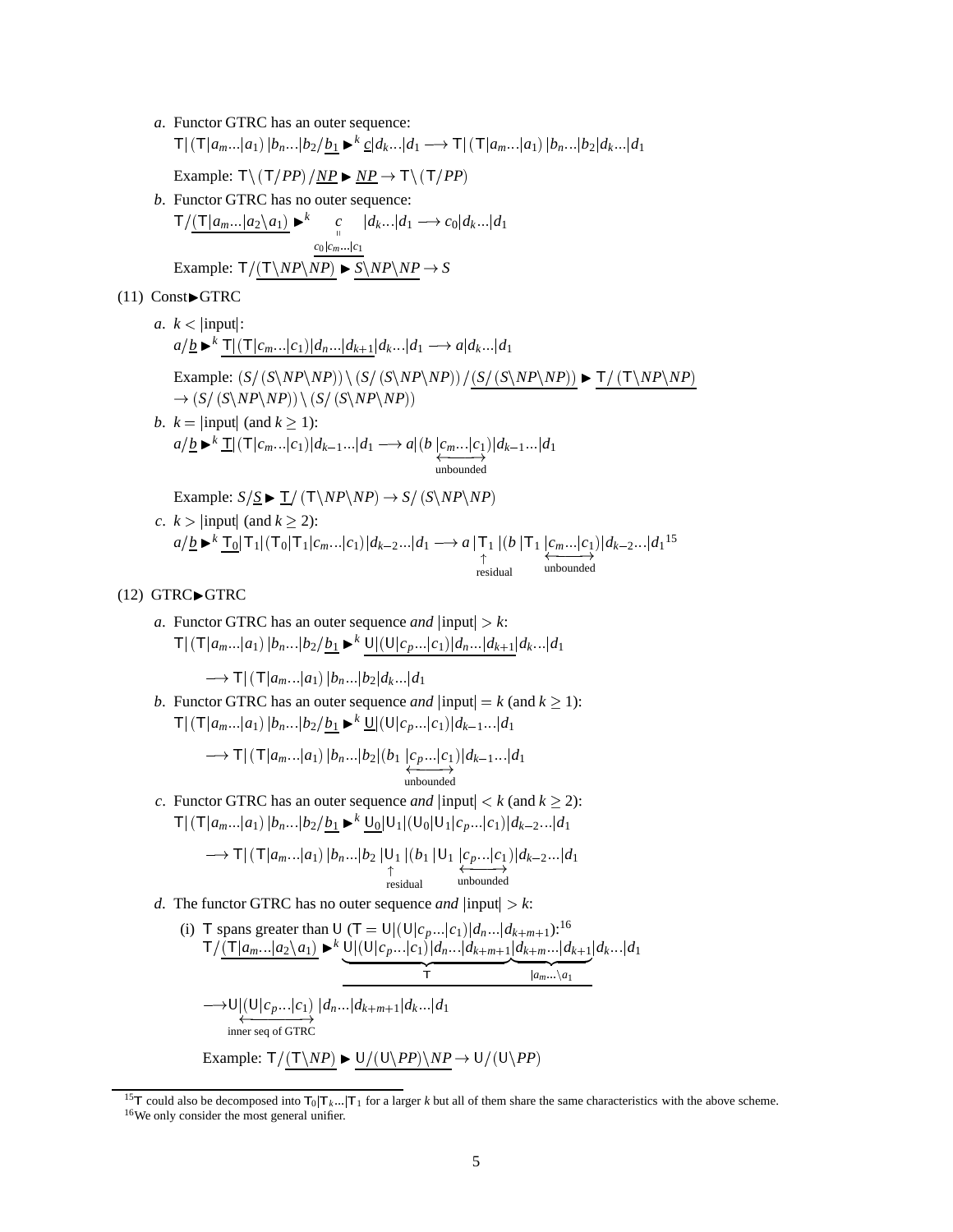| Case   |                 | Functor cat |                          | Input cat   |                         | Result cat  |          |                |
|--------|-----------------|-------------|--------------------------|-------------|-------------------------|-------------|----------|----------------|
|        |                 | Class       | Outer                    | Class       | $ \text{input}  \leq k$ | Class       | Residual | Unbounded      |
|        |                 |             | seq                      |             |                         |             | variable | const argument |
|        | 9               | Const       |                          | Const       | $\geq$                  | Const       | no       | no             |
|        | 10a             | <b>GTRC</b> | yes                      | Const       | $\geq$                  | <b>GTRC</b> | no       | no             |
|        | 10 <sub>b</sub> | <b>GTRC</b> | no                       | Const       | $\geq$                  | Const       | no       | no             |
|        | 11a             | Const       |                          | <b>GTRC</b> | $\mathbf{L}$            | Const       | no       | no             |
|        | 11b             | Const       |                          | <b>GTRC</b> | $=$                     | Const       | no       | possible       |
| $\ast$ | 11c             | Const       | $\overline{\phantom{a}}$ | <b>GTRC</b> | $\,<\,$                 | neither     | yes      | possible       |
|        | 12a             | <b>GTRC</b> | yes                      | <b>GTRC</b> | $\geq$                  | <b>GTRC</b> | no       | no             |
|        | 12b             | <b>GTRC</b> | yes                      | <b>GTRC</b> | $=$                     | <b>GTRC</b> | no       | possible       |
| $\ast$ | 12c             | <b>GTRC</b> | yes                      | <b>GTRC</b> | $\,<\,$                 | neither     | yes      | possible       |
|        | 12di            | <b>GTRC</b> | no                       | <b>GTRC</b> | $\geq$                  | <b>GTRC</b> | no       | no             |
|        | 12dii           | <b>GTRC</b> | no                       | <b>GTRC</b> | $\geq$                  | Const       | no       | no             |
|        | 12e             | <b>GTRC</b> | no                       | <b>GTRC</b> | $=$                     | <b>GTRC</b> | no       | no             |
| $\ast$ | 12f             | <b>GTRC</b> | no                       | <b>GTRC</b> | $\,<\,$                 | neither     | yes      | possible       |

|  | Table 1: Combinatory Cases for CCG-GTRC |  |  |  |  |
|--|-----------------------------------------|--|--|--|--|
|--|-----------------------------------------|--|--|--|--|

(ii) T spans no greater than U (T|
$$
a_m...|a_{m-j+1} = U
$$
):  
T/(T| $a_m...|a_{m-j}...|a_2 \setminus a_1$ )  $\rightarrow$ <sup>k</sup> U<sub>0</sub> U<sub>j</sub>...|U<sub>1</sub>|(U<sub>0</sub>|U<sub>j</sub>...|U<sub>1</sub>| $c_p...|c_1$ )  $\underbrace{d_n...|d_{k+1}}_{m-1,0} d_k...|d_1$   
  $\underbrace{a_{m-j,0}|a_{m-j,p}...|a_{m-j,1}}_{m-1,1}$ 

$$
\longrightarrow F|a_{(m-j,q)}...|a_{(m-j,q-j-p)}|d_k...|d_1 \quad \text{where } q \ge j+p
$$
  
Example:  $T/(\text{T} \setminus (S/NP)) \blacktriangleright U \setminus (U/NP) \rightarrow S$ 

*e*. The functor GTRC has no outer sequence *and*  $|\text{input}| = k \text{ (and } k \ge 1)$ : 1):  $T/(\underbrace{T|a_m...|a_2\setminus a_1)}_{\text{inner seq of GTRC}}$   $\blacktriangleright^k \underbrace{U|(U|c_p...|c_1)|d_{k-1}...|d_1}_{\text{inner seq of GTRC}}$ *)* $|d_{k-1}$ *id*<sub>1</sub>

Example:  $T/(T\N P) \triangleright \underline{U}/(U\N P) \rightarrow T/(T\N P\N P)$ 

*f*. The functor GTRC has no outer sequence *and*  $|\text{input}| < k$  (and  $k \ge 2$ ):  $T/(T|a_m...|a_2|a_1) \blacktriangleright^k U_0|U_1|(U_0|U_1|c_n...|c_1)|d_{k-2}...|d_1$ 

$$
\longrightarrow T \left| \bigcup_{\uparrow} \left| (T \left| a_m \dots \left| a_2 \setminus a_1 \right| \bigcup_{\substack{c_2 \dots c_1 \\ \text{unbounded}}} \right| d_{k-2} \dots \left| d_1 \right| \right)
$$

The three cases indicated by '\*' in Table 1 introduce categories which are neither Const nor GTRC due to the residual variables. This is an unintended, accidental use of functional composition. The closure of the system must be maintained by excluding these cases by the following condition: maintained by excluding these cases by the following condition:<br>
(13) **Closure Condition**: The rule " $x \rightharpoonup^k y$ " must satisfy  $|y| \ge k$ .

Note that the distinction between constant categories and GTRCs must be made. This condition is particularly important for implementation since the residual variables can behave beyond our imagination and the parser must be able to compute the length of a category distinctively for constant categories and GTRCs.

We are now in the position to define the class of CCG-GTRC:<sup>17</sup>

**Definition 1** A CCG-GTRC is a six tuple  $(V_N, V_T, S, T, f, R)$  where

•  $V_N$  is a finite set of nonterminals (atomic categories)

<sup>&</sup>lt;sup>17</sup>We may use the term 'CCG-GTRC' ambiguously between for the class of grammars and for a grammar instance.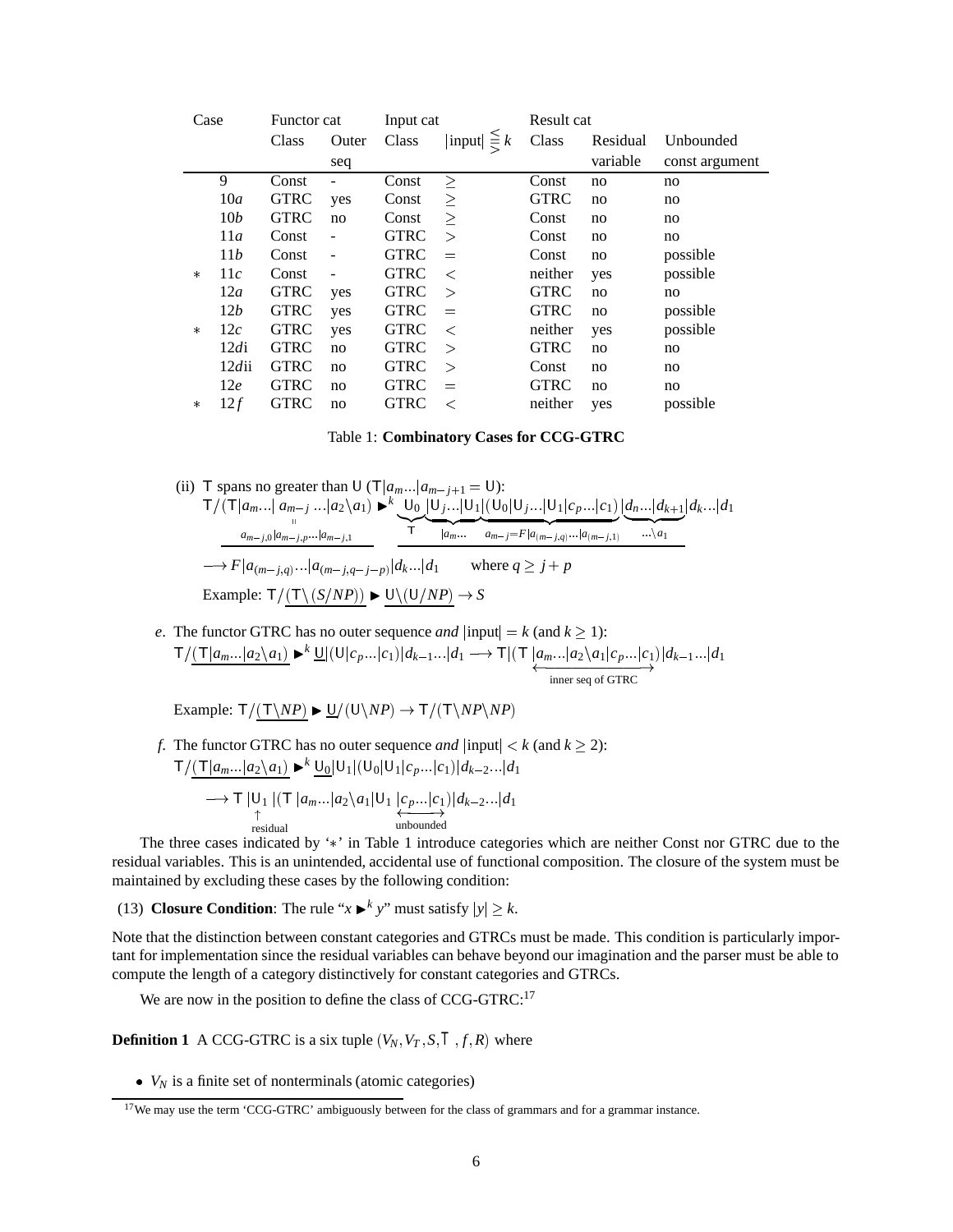- $V_T$  is a finite set of terminals (lexical items, written as  $a, ..., z$ )
- *S* is a distinguished member of  $V_N$
- $T$  is a countable set of variables<sup>18</sup>
- *f* is a function that maps elements of  $V_T$  to finite subsets of "Const  $\cup$  LTRC"<sup>19</sup>
- *R* is a finite set of rule instances of Generalized Functional Composition observing Closure Condition (i.e., those summarized in Table 1 except for those with  $\cdot$ \*').<sup>20</sup>

# **3 Progress Towards a Practical Parser for CCG-GTRC**

This section investigates the performance of the experimental parser and demonstrates that it runs polynomially in practice. For both the practical parser and the theoretical algorithm, we use CKY-style parsing scheme [Aho and Ullman, 1972]. In addition to the use of CKY-table for recognition of the start category, we associate semantic representation for each category and derive the semantics in a single pass. We will focus on 'category-only' case for purely syntactic analyses but it should be noted that the parser can derive semantics and is not just a recognizer. We start with a discussion about spurious ambiguity elimination techniques.

#### **3.1 Spurious Ambiguity Elimination**

We first define the types of ambiguities referred to in this paper:

- (14) *a*. Categorial ambiguity: Availability of multiple categories (lexical/derivational), e.g., <sup>f</sup>*S NP*g.
	- *b*. Spurious ambiguity: Multiple derivations of the same category which are semantically *equivalent* [Wittenburg, 1986], e.g., "John visited Bill." has two derivations of *S* (left and right branching) in CCG with the identical semantics '*visited bill john*'.
	- *c*. Genuine ambiguity:
		- (i) Lexico-semantic ambiguity: Multiple semantic assignments to a single lexical category:
		- (ii) Attachment ambiguity: Multiple derivations of the same category with *distinct* semantics. E.g., PP attachment.

Since spurious ambiguity is often accused of as the source of inefficient parsing, CCG parsers must implement some means of spurious ambiguity elimination. We review three classes of approaches: (i) syntactic, (ii) semantic, and (iii) those which do not belong to the previous two.

The syntactic approaches eliminate 'spurious derivations' which are not 'the normal form'. This approach blends naturally with Poly-Std. Vijay-Shanker and Weir [1990] includes a mechanism of spurious ambiguity check during a stage after recognition. Hendriks [1993] and König [1994] worked on Lambek calculus which does not have functional composition as a primitive rule. Hepple and Morrill [1989] cover a subset of the current formalism but do not have the mixed instances of function composition nor type raising. Eisner [1996] covers a wider range of CCGs but the case including type raising remains to be shown correct. Labeled deduction [Morrill, 1994] has a means to interpret semantics syntactically but normal form deduction must be adjusted.

Karttunen [1986] proposed the following semantic method. For each new derivation, discard it if its semantics is *equivalent to* (or mutually subsumes) that of some entry with the same category already in the cell.<sup>21</sup> This directly enforces the definition of spurious ambiguity and does not depend on the syntax. Note that 'equivalence' depends on

 $18$ Each instance of GTRC must be assigned a new variable when the GTRC is instantiated at a particular string position in order to avoid unintended variable binding.

<sup>&</sup>lt;sup>19</sup>Our definition does not include the empty string in the domain of f as in [Vijay-Shanker and Weir, 1993] but unlike [Vijay-Shanker and Weir, 1994].

 $^{20}$ Due to the introduction of GTRC, the rule instances may involve variables even at the first argument of the functor category and at the input category.

 $21$ Shieber [1986] contains a detailed discussion of subsumption.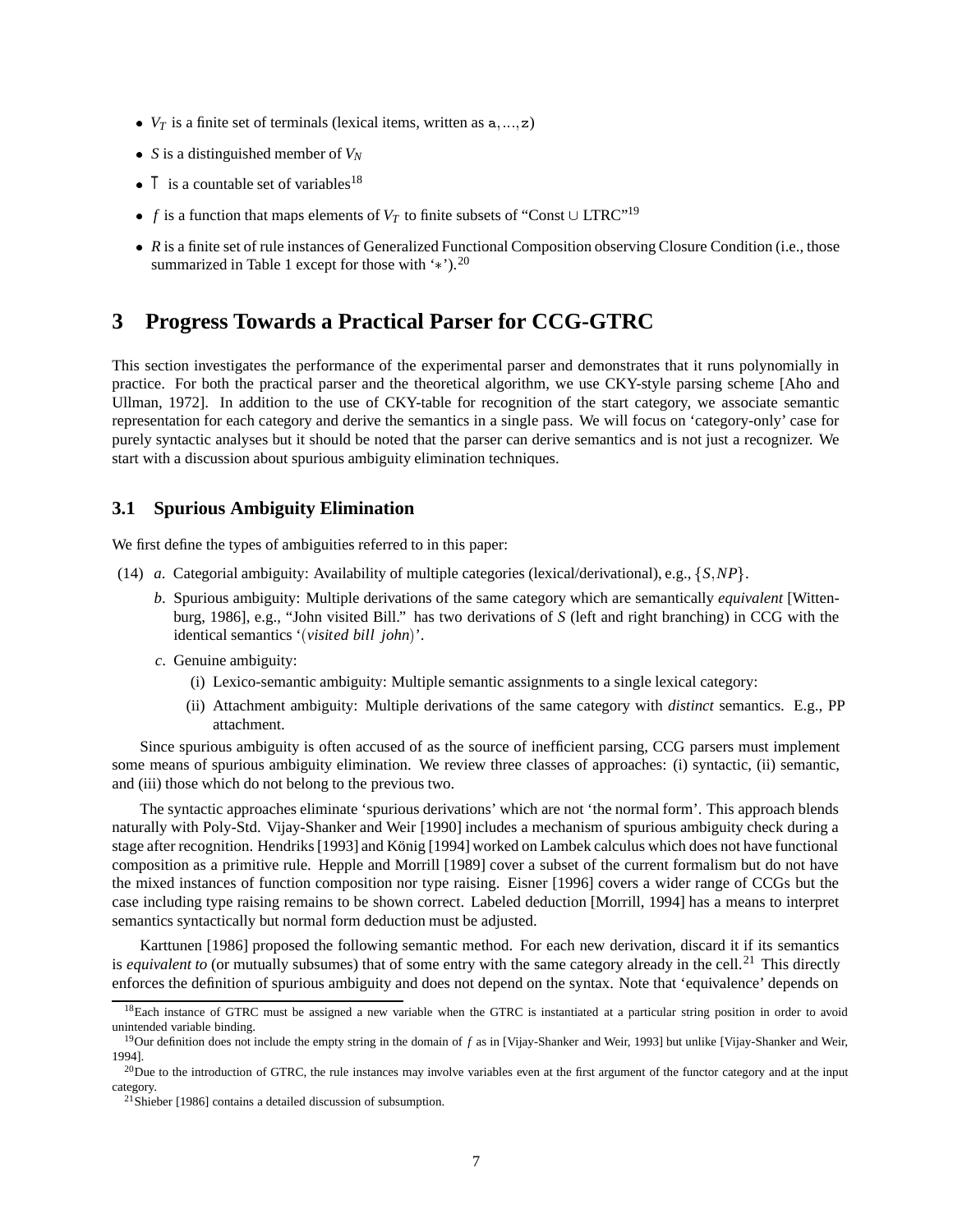the semantic representation [Thompson, 1991]. For the case where the semantics is represented in λ-calculus, equivalence is not computable [Paulson, 1991]. For the case of feature structure, equivalence is defined as alphabetic variants and characterized by the isomorphism between the structures [Carpenter, 1992]. Our case corresponds to the latter although the equivalence check on predicate-argument structures are term unification rather than graph unification for the feature structure.

Among the third type, Pareschi and Steedman [1987] is a hybrid but the published algorithm has been shown to be incomplete [Hepple, 1987]. Wittenburg and Wall [1991] use a compilation scheme but the crucial notion of flexible constituency is compromised.

To be precise, the definition of spurious ambiguity for syntactic methods is not the same as our definition given above. Since syntactic methods are insensitive to semantics, they cannot distinguish genuine (attachment) and spurious ambiguities and eliminate both of these. With semantic equivalence check, we can adjust the way the genuine ambiguity is handled. While equivalence check in its original form is sensitive to genuine ambiguity, equivalence check applied only to category (ignoring semantics) is insensitive to genuine ambiguity much like syntactic methods. We refer to these two cases as (i) *category+semantics* and (ii) *category-only*. Both cases are explored in the experiment in the following subsection.

Among the presented methods, the only proposal immediately compatible with the present formalism is Karttunen's semantic equivalence check. Let us review some arguments against this approach. Eisner [1996] argued that a sequence of categories exemplified by " $X/X$  ...  $X \cup X$ " can slow down the parser exponentially. Note that we assume that  $X/X$  and  $X\X$  are 'modifiers' of X with distinct semantics. But this is an instance of genuine ambiguity, a problem to any parser. Note that for syntactic methods, this appears as spurious ambiguity and the semantic processing is simply left for a later stage. Wittenburg [1987] objected to the cost of equivalence check. But an equivalence check (for our semantics) is inherently easier than the general case of subsumption check, the latter requiring the *occurs check* for soundness [Pereira and Shieber, 1987]. Hepple and Morrill [1989] have raised another objection. While syntactic methods detect spurious ambiguities before deriving a result, equivalence checking needs to compare the derived result with every entry in the current table cell. However, the cost associated with the semantic method depends on how many genuinely ambiguous entries are in the cell but not on the number of spuriously-ambiguous entries (they are eliminated as soon as they are derived and do not accumulate). This does not introduce additional complexity specific to spurious ambiguity check. Further, once semantics is involved, it is not possible to distinguish between spurious and genuine ambiguities unless we actually check the involved semantics.

### **3.2 Experiment**

We now look at the results of a pilot experiment done on Sun Ultra E4000 2x167MHz Ultraspacs with 320MB memory running SunOS 5.5.1. The program (100KB approx., about a half is the grammar) was written in Sicstus Prolog Ver. 3 and CPU time was measured by Sicstus' built-in predicate statistics. The details of the experiment are included as Appendix A. We parsed 22 contiguous sentences (6 paragraphs) in Japanese in a section arbitrarily chosen from "Anata-no Byouin-no Kusuri (Your Hospital Drugs) 1996" by Tadami Kumazawa and Ko-ichi Ushiro. The romanized sentences are partially-segmented to the word level but the verb inflection and suffixes are considered as a part of the word. The average number of words in a sentence is 20 and the longest sentence contains 41 words. The sentences are realistically difficult, and include complex clauses (relative and complement), coordination (up to 4 conjuncts), nominal/verbal modifications (adjectives/adverbs), scrambling, and verb argument dropping.

The parser is based on a CKY algorithm equipped with Karttunen's equivalence check for spurious ambiguity elimination but without the worst-case polynomial algorithm introduced in the next section.<sup>22</sup> LTRCs are assigned to words by lexical rules and GTRCs are restricted to unidirectional forms. Coordination is handled by special trinomial rules [Steedman, 1996] with a few categorial features added to limit the coordination involving multiple constituents only to the left-branching structure. Verb argument dropping is handled by lexical rules which change the verb valency. Morphological analysis is a complete substring match and the results are dynamically 'asserted' among the code. About 200 lexical entries are asserted after parsing the 22 sentences. Currently, morphological analysis takes about 0.2 seconds per word on average and needs improvement.<sup>23</sup> The output of a parse is an enumeration of the final result

 $^{22}$ Earlier applications of a CKY-style algorithm to CCG parsing include [Pareschi and Steedman, 1987].

<sup>&</sup>lt;sup>23</sup>Whitelock [1988] has worked on morpho-syntax of Japanese in categorial framework. Some recent work on morphology includes [Hisamitsu and Nitta, 1994], [Tanaka et al., 1993].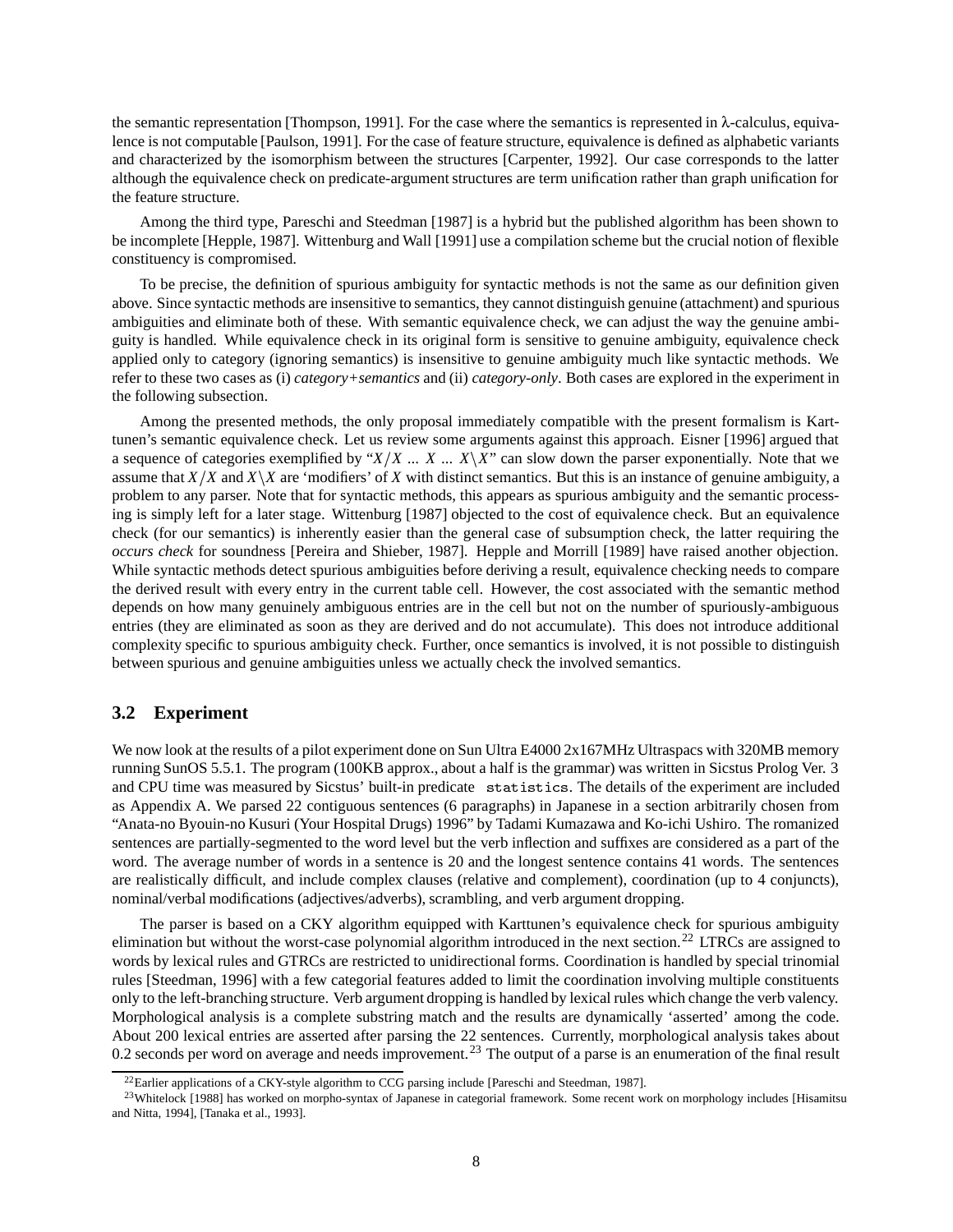

Figure 1: Linear scale



categories associated with the features and the semantics as seen below (Sentence 7).

```
(15) itumo 95mmHg o koeru baai_wa tiryou ga hituyoudesu.
     always nummation in-case treatment numerical in-case treatment numerical in-case of the case of the case of th
       Cat:
          Fs: [] 	
          PA
 in-
case alwaysexceed nummmHg  necessary treatment
       Cat:
          SS: s
          Fs

          exceed nummation and case exceeding the case of the case of the case of the case of the case of the case of the
     communications are the communications of the communications of the communications of the communications of the
```
The unresolved pronoun is shown as '\$*n*' where  $n \in \mathbb{N}$ . The ambiguity regarding adverbial modification is left unresolved. The implementation has a simplified treatment of quantifiers and scope ambiguity too is left unresolved.

We consider the following two cases: (i) category-only and (ii) category+semantics. As we have discussed in the previous subsection, the application of equivalence check to the category-only case not only eliminates spurious ambiguities but also provide a result without genuine ambiguities.

Let us start with the analysis of the category-only case.<sup>24</sup> This case corresponds to the situation involving syntactic methods and also the polynomial algorithms introduced in the next section. The results are shown in Figure 1 (linear scale) and 2 (log scale). Both exponential ( $y = 0.1963 \times 1.14^n$ ) and polynomial ( $y = 0.002 \times n^{2.496}$ ) regression lines calculated by Microsoft Excel are provided. Although it is often easier to fit either an exponential or a polynomial curve on a log-scale graph, the data do not seem to be enough for such a conclusion. To see how the experiment might extend to the case with words longer than 45 words, we parsed pseudo-long sentences. That is, some of the test sentences are conjoined to form long sentences. Although these are semi-fabricated data, most long sentences are in fact the results of coordination. Thus natural data are expected to behave similarly rather than differently from our pseudo-long sentences. The results are shown in Figures 3 and 4. The polynomial curves ( $y = 0.0017 \times n^{2.5616}$ ) seem to represent the data better than the exponential curve  $(y = 0.4375 \times 1.09^n)$ , especially on the log-scale graph. Since the data is sparse, we do not attempt to obtain a significant statistic analysis for these and simply eye-fit the data. With these qualifications, we conclude that the performance appears no worse than  $n<sup>3</sup>$ . The result also shows that categorial ambiguities still present in the parses are in practice within this bound.

A few remarks are in order. We compared our results with the following experiment to see how the figures

 $^{24}$ Category-only is the case also corresponding to the spurious ambiguity check of syntactic methods.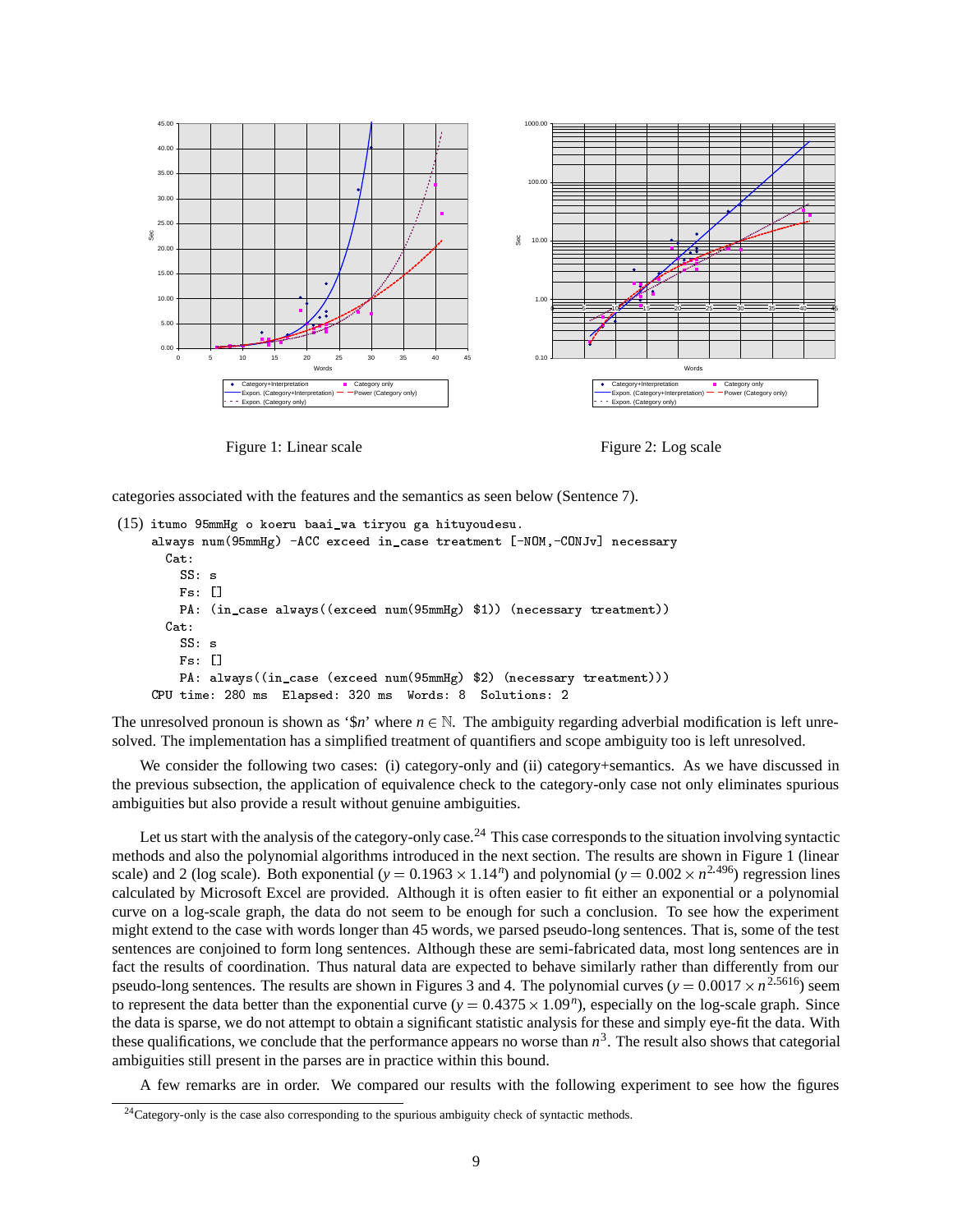

Figure 3: Linear scale (extended)

Figure 4: Log scale (extended)

stand. Tanaka and Ueki [1995] report that the LR-based syntactic analysis of a 19-word sentence in Japanese took 3.240sec.<sup>25</sup> The range of CPU times for our sentences with 19-23 words is between 3 to 8sec (category-only case). The performance of our parser seems to be within a comparable range.

Another point is that the effect of spurious ambiguity check is immediate. Without the check, only the sentences with 10 or fewer words were parsed. Under this condition, the maximum number of cell entries easily exceeds 300 for longer sentences, which resulted in out-of-space errors. We thus confirmed that the exponential effect of spurious ambiguity is well controlled by semantic equivalence check.

The above conclusion naturally remains qualified by the small scale of the experiment reported here. But, the test sentences are reasonably representative and relatively challenging. They vary in sentence length and complexity and span the space we may typically encounter. With additional data, it is reasonable to expect that the missing points will be filled and statistic significance will be obtained. It is also reasonable to believe that the experiment with pseudo-long sentences characterizes the kind of complexity that will be found in natural data.

Since one of the advantages of CCG parsers is the ability to derive semantics along with syntactic structure, the results of the category+semantics case is of special interest.<sup>26</sup> The situation naturally looks quite different. The exponential regression line  $t = 0.0638 \times 1.24^n$  (Figures 1 and 2) seems to fit the data closely. In fact, the two longest sentences with 40 and 41 words results in out-of-space errors. Since spurious ambiguities are eliminated by equivalence check and categorial ambiguity is only polynomial as shown in the category-only experiment, the exponential slow down is due exclusively to genuine ambiguity. Genuine ambiguity is a major problem for our parser as it is for any parser. We noticed that the longest two sentences become parsable if modifications across the top-level coordination are prohibited by assigning a special category to the sentential conjunctive. This kind of technique improves the performance, usually without affecting the completeness. But of course, we need a more principled idea of how to deal with such a case. The following example (adopted from Sentence 8) shows how easily genuine ambiguities can grow:

(16) *a*. Modification ambiguities:

| n-TOP adj n <sub>1</sub> -GEN n <sub>2</sub> -NOM v-coord, adv <sub>1</sub> adv <sub>2</sub> v <sub>1</sub> -COMP-TOO v <sub>2</sub> |                 |
|--------------------------------------------------------------------------------------------------------------------------------------|-----------------|
| 2-way ambiguous                                                                                                                      | 3-way ambiguous |
| b. Coordination ambiguities:                                                                                                         |                 |
| n-TOP adj n-GEN n-NOM v-coord, adv adv v-COMP-TOO v                                                                                  |                 |

Each case involves adjective modification ambiguity (2 cases each).

 $25$ The word count is based on our criteria. Other details are ignored for now.

<sup>26</sup>The current implementation *enumerates* the derivations.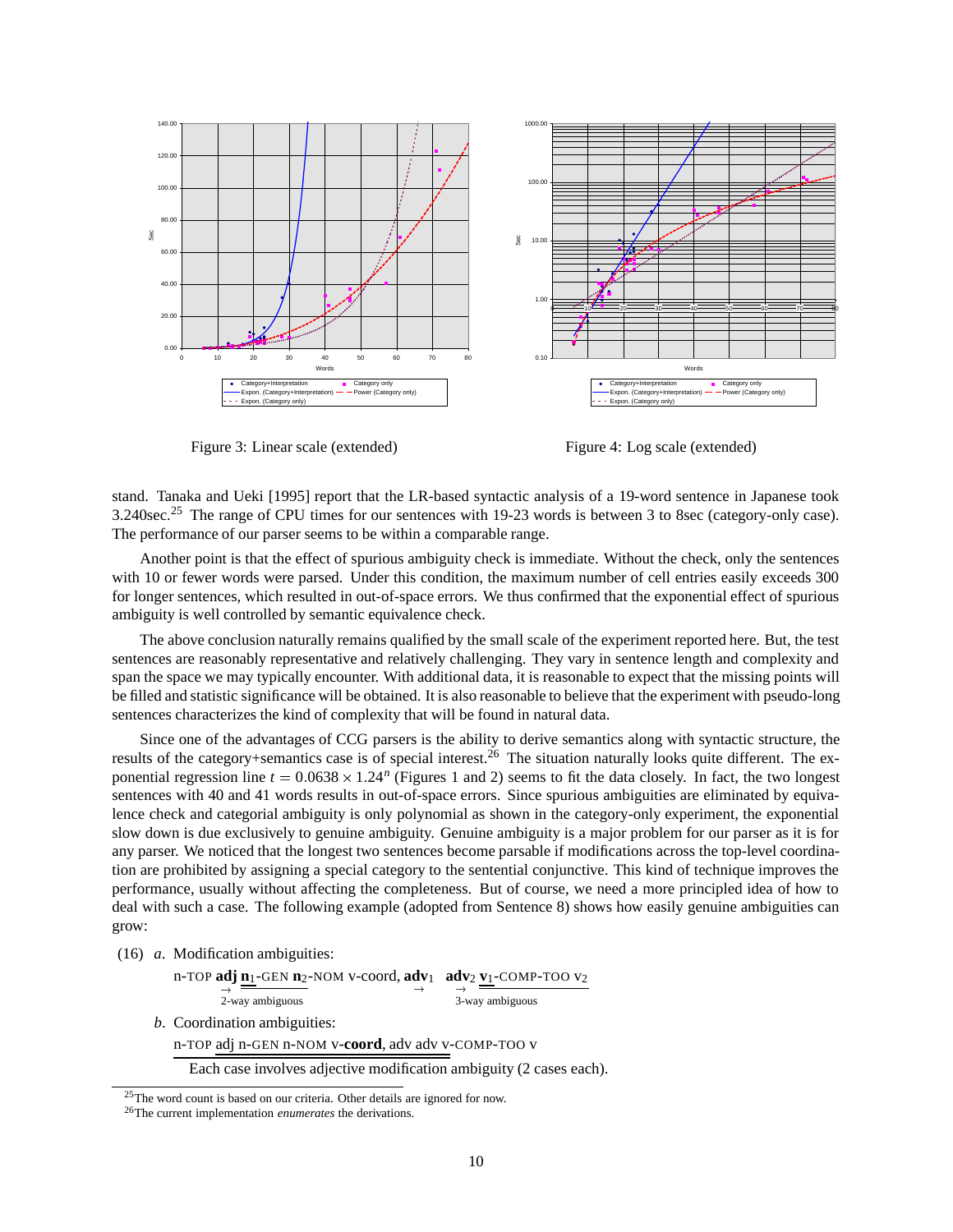n-TOP adj n-GEN n-NOM v-**coord**, adv adv v-COMP-TOO v

Each case involves both adjective and adverb modification ambiguities  $(2 \times 3 \text{ cases each})$ .

*c*. Total ambiguities:  $2 \times 2 + (2 \times 3) \times 2 = 16$ 

The worst case (Sentence 4) resulted in 96 parses. Since semantics is not considered by Poly-GTRC, Poly-GTRC does not affect the above situation.

# **4 Worst-Case Polynomial Recognition Algorithm**

Although the implemented parser runs efficiently (the category-only case), its worst-case performance is still exponential due to categorial ambiguity. This section presents a worst-case polynomial recognition algorithm for a subclass of CCG-GTRC (Poly-GTRC) by extending the polynomial algorithm of Vijay-Shanker and Weir [1990] for CCG-Std (Poly-Std). We will observe below that the crucial property of CCG-Std employed by Poly-Std can be extended to the subclass of CCG-GTRC with an additional condition. Let us start with a brief review of the intuition behind Poly-Std and then move on to Poly-GTRC. Note that Poly-Std has the second stage of structure building but we concentrate on the more critical part of recognition.

#### **4.1 Polynomial Algorithm for CCG-Std**

First, observe the following properties of CCG categories:

- (17) *a*. The length of a category in a cell can grow proportionally to the input size.
	- *b*. The number of categories in a cell may grow exponentially to the input size.

For example, consider a lexicon  $f = \{(\mathbf{a}, S/NP/S), (\mathbf{a}, S/PP/S)\}\)$ . Then, for the input " $\overrightarrow{a}$ ", the top CKY-ce ", the top CKY-cell

includes  $2^n$  combinations of categories like  $S \left\{ \frac{\binom{NP}{PP}}{PP} \right\} \cdots \left\{ \frac{\binom{NP}{PP}}{PP} \right\} / S$  derived by functional composition. Thus, we have

exponential worst-case performance with respect to the input size.

The idea behind Poly-Std is to store categories as if they were some kind of linked list. Informally, a long category  $F|a_n...|a_2|a_1$  is stored as '*F*| this portion is *linked* in a cell  $[p,q]$  with *index*  $|a_2|$  | $a_1$ '. A crucial point here is that the instances of target category  $\overline{F}$  and arguments  $a_2$  and  $a_1$  are *bounded*. We will come back to this point in the next subsection. The pair  $[p,q]$  can be represented as a  $n^2$  matrix. Thus by setting up  $n^2$  subcells in each CKY-table cell, we can represent a category in a finite manner.

The effectiveness of such a representation comes from the fact that CCG rule application does not depend on the entire category. Namely, in order to verify "*F*  $\underline{a_n...|a_2}$   $\underline{a_1} \rightarrow k\underline{b_0|b_k...|b_1} \rightarrow F \underline{a_n...|a_2|b_k...|b_1}$ ", the sequence marked

F<sub>1</sub>

F<sub>1</sub>

by  $\forall \star \checkmark$  does not need to be examined. Thus, for the functor category, we only need to check *F* and  $a_1$  available in the current cell. In addition, since  $b_0$  must be unified with a bounded  $a_1$ , and k is also bounded by  $k_{max}$ , the entire input category is bounded and thus can be stored in the current cell. Therefore, the proposed representation does not slow down this type of process. When the result category exceeds a certain limit, we leave the excessive portion right in the original cell and set up a link to it.

One complication is that when an argument (e.g.,  $a_1$  in the above example) is canceled, we may have to restore a portion of the category from the linked cell (as the 'index' for the cell is required). We need to scan the linked cells and find the categories with the same index from  $n^2$  subcells. Even though there may be multiple such categories, all of them can be restored in one of  $n^2$  subcells associated with the result category. This case dominates the computational complexity but can be done in  $O(n^4)$ . Since this is inside *i*, *j*, *k* of CKY-style loop, the overall complexity is  $O(n^7)$ , which can be improved to  $O(n^6)$  by rearranging the loops. The following is an informal description of the algorithm:

#### (18) **Poly-Std algorithm**:

*a*. Initialize: set up lexical categories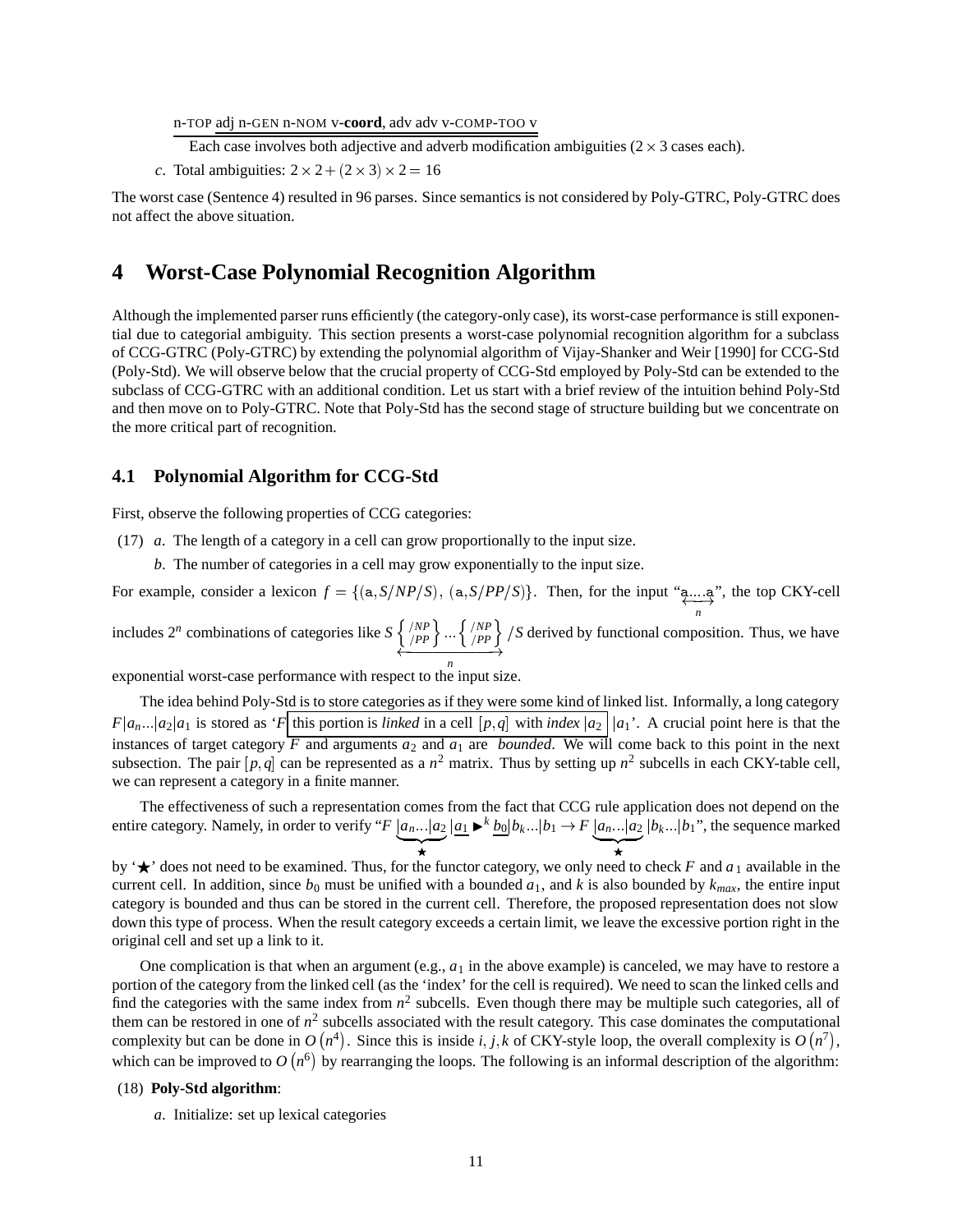|  | <i>b</i> . Main loop: for $1 \le i < j \le n$ ,       |
|--|-------------------------------------------------------|
|  | for $i \leq k \leq i$ annly rule schemata as follows: |

| Conditions      |           | Case                    | Intuition                                   |
|-----------------|-----------|-------------------------|---------------------------------------------|
| result          | Link info |                         |                                             |
| $\langle$ limit | none      | No link                 | $F a_n a_1$                                 |
| $\langle$ limit | available | Pass link info          | $F\Box  a_i a_1 \rightarrow F\Box  a_i a_1$ |
| $>$ limit       | either    | Set up a new link       | $ a_n a_{i+1}   a_i a_1$<br>F               |
| $= 0$           | available | Restore the linked info | $a_i \ldots a_1$<br>F                       |

#### **4.2 Polynomial Algorithm for CCG-GTRC**

We first note that there are cases where a crucial property of CCG-Std cannot be maintained in CCG-GTRC. The property is that arguments of derived categories are bounded. Although there might be a polynomial algorithm for CCG-GTRC which does not depend on this property, we pursue a straightforward extension of Poly-Std with an additional condition on the rules.<sup>27</sup>

The problematic cases are (11*b*) and (12*b*) in Table 1. As we have motivated in Introduction, the inner sequence of GTRC must be allowed to grow unboundedly long (otherwise, the resulting grammar becomes equivalent to CCG-Std). Then an argument can grow unboundedly long. But we do not want to exclude Cases (11*b*) and (12*b*) entirely since a case involving a sentential adverb may be possible as follows: " $S/S \blacktriangleright T | (T|A|B)$ ". The present approach is to place the following condition on the rule application:

(19) **Bounded Argument Condition:** For the rule " $x \rightharpoonup^k y$ " where (i) *x* is not a GTRC with  $|x| = 1$  and (ii)  $|y| = k$ , *y* must be instantiated.

This includes the cases (11*b*) and (12*b*). By this condition, we have the following property:

(20) The set of arguments of constant categories and the set of arguments of the inner and outer sequences of GTRC are all finite.

That is, by considering the inner sequence at the same level as the outer sequence of a GTRC or the arguments of a constant category, we can maintain the property analogous to the one found for CCG-Std.<sup>28</sup>

Now, consider the subclass of CCG-GTRC constrained by the Bounded Argument Condition. In the rest of this section, we will concentrate on this subclass.

Poly-GTRC is an extension to Poly-Std. The basic organization of the algorithm is analogous to Poly-Std. We use the same  $n^2 \times n^2$  CKY-style table and a similar representation for constant categories. But we need to deal with GTRCs in polynomial time as well. First, let us examine two representative cases of rule applications since this reveals the necessary conditions for polynomial parsing.

The inner sequence of GTRC can grow as a result of Case  $(12e)$ , "GTRC $\blacktriangleright$ GTRC", repeated below:

$$
(21) \ \mathsf{T} \Big/ \frac{(\mathsf{T}|a_{m\cdots} |a_2 \setminus a_1)}{\uparrow} \blacktriangleright^{k} \underline{\mathsf{U}} |(\mathsf{U}|c_p \dots |c_1)| d_{k-1} \dots |d_1 \longrightarrow \mathsf{T}|(\mathsf{T}|a_{m\cdots} |a_1|c_p \dots |c_1)| d_{k-1} \dots |d_1 \quad (k \ge 1)
$$

The only information needed to determine if the rule is applicable is the directionality of the slash indicated by '<sup>†</sup>'. Thus we do not actually need to know the inner sequence of the functor or input categories. The inner sequence of the result GTRC can thus be represented as two links to the functor and input categories. This link information virtually

<sup>&</sup>lt;sup>27</sup>The length of the argument is still bounded by  $O(n)$  in CCG-GTRC since the only source of unboundedness is GTRC inner sequences. If every argument can be represented in some finite manner with link information similar to the one used for the Poly-Std, polynomial recognition might be possible.

<sup>&</sup>lt;sup>28</sup>Note that the Bounded Argument Condition is not implemented in our parser. The inner sequence of GTRC does not grow unboundedly in practice and thus the arguments of categories do not grow unboundedly either.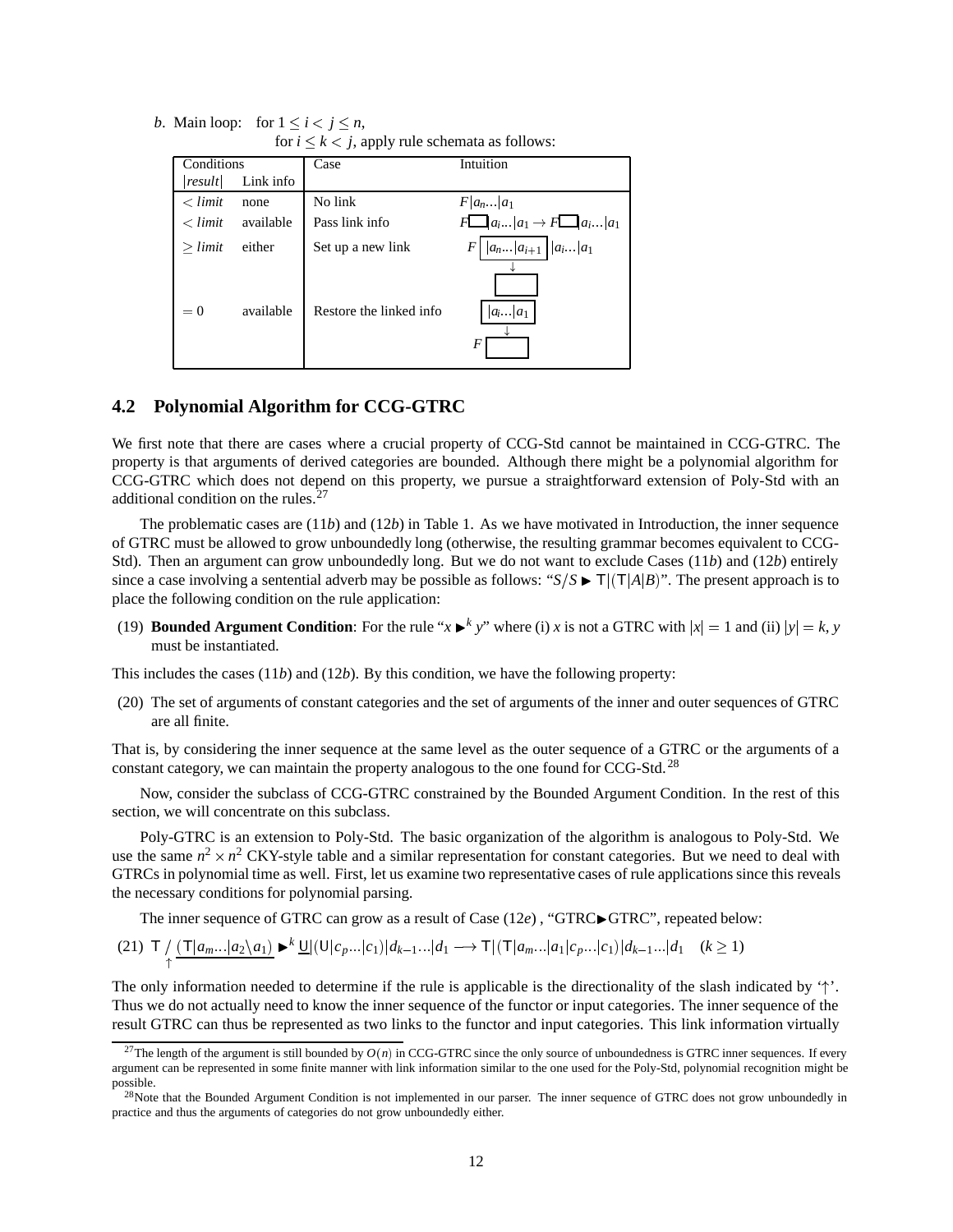encodes a kind of grammar for deriving the inner sequence and is thus considered as an application of structure sharing [Billot and Lang, 1989, Dymetman, 1997]. The outer sequence can be represented in a way similar to the argument of constant category. Although there may be exponentially-many GTRCs associated with each CKY cell, the number of cell entries is bounded by the link destinations of the inner sequence and the finite representation for the outer sequence.

Next, consider Case (10*b*), "GTRC $\blacktriangleright$ Const". We need to show that the unification process of the underlined portions can be done in polynomial time. As the first approximation, consider this process as an iteration of (backward) functional application of the form " $a_i \triangleleft c_0 | c_m \dots | c_i$ " for  $i = 1$  to *m* where  $a_i$  and  $c_i$  are canceled. But recall that in general, we only store a finite portion of both the functor and the input categories in the current cell and the remaining information must be restored through the links. The restoration of the information could cost exponential time since there may be multiple links to lower locations at any point. Therefore it is crucial that we proceed from  $i = 1$  to  $m$  so that no enumeration of all the instances of  $c_i, ..., c_1$  and  $a_i, ..., a_1$  in (10) is actually generated. The traversal of the link from  $c_1$  and  $a_1$  may introduce sets of categories  $C_i$  and  $A_i$  for each position of  $i \ge 2$ , as schematically shown below.

 $\begin{array}{ccccccc} (22) & C_m & \cdots & C_2 & & & \{c_1\} & & & \updownarrow & & \updownarrow & & \cdots & \updownarrow & \ & A_m & \cdots & A_2 & & & \{a_1\} \end{array}$ 

Note that each set  $C_i$  and  $A_i$  are bounded. This is the crucial point we needed the Bounded Argument Condition. Now, suppose that an element in  $C_i$  is canceled with some elements in  $A_i$ . We can proceed to the next set  $C_{i+1}$  where the elements in  $C_{i+1}$  are obtained by traversing the links from the canceled elements in  $C_i$ . Notice that the recovery process may encounter GTRCs as a part of derivation. There are three such cases: (i) (10*b*): GTRCs can be ignored since they do not affect the recovery process, (ii) (11*a*), (12*a*): GTRCs are bounded, and (iii) (12*d*ii): process shifts to GTRC recovery shown below.

Once we move from  $C_i$  to  $C_{i+1}$ , the history of cancellation can be forgotten, as in the case of iterative functional application in Poly-Std. Thus even though we have potentially exponential instances of  $c_i, ..., c_1$ , the traversal of this side can be done step-by-step without suffering the exponential effect.

The traversal of  $A_i$ 's is more challenging. The availability of  $a_i$  for cancellation with some  $c_i$  depends on the history of the cancellation of  $a_{i-1},...,a_1$ . Actually, it depends on the *tree structure* exactly encoded by the structure sharing technique. The 'GTRC recovery algorithm' will be introduced below to handle this situation in polynomial time.

The other cases are variation of the previous one. The "Const>Const" case can be processed as in Poly-Std. Next, consider the "GTRC $\blacktriangleright$  Const" case.

(23)  $T | (T|a_m...|a_1) |b_n...|b_2/b_1 \triangleright c|d_k...|d_1 \longrightarrow T | (T|a_m...|a_1) |b_n...|b_2|d_k...|d_1$ 

This case can actually be handled in a way similar to the "Const>Const" case. The only point is that the representation of GTRC must be bounded to avoid exponential combination of *ai*'s. We will come back to the representation of GTRC below.

The "ConstrGTRC" cases are simpler.

$$
(24) \ a. \ a/\underline{b} \blacktriangleright \frac{\mathsf{T}|(\mathsf{T}|c_m...|c_1)|d_n...|d_{k+1}|d_k...|d_1 \longrightarrow a|d_k...|d_1}{b. \ a/\underline{b} \blacktriangleright \mathsf{T}|(\mathsf{T}|c_m...|c_1)|d_{k-1}...|d_1 \longrightarrow a|(b|c_m...|c_1)|d_{k-1}...|d_1 \quad (k \ge 1)
$$

We need to recover the contents of the GTRC in both cases. The GTRC in (24*a*) is bounded since category *b* in the functor category is bounded. The one in (24*b*) is bounded by  $k_{max}$  (for  $|d_{k-1}...|d_1$ ) and the Bounded Argument Condition (for  $b|c_m$ *<sub>n</sub>*] $c_1$ ). Thus the recovery process for both cases are bounded.

Recall the following cases for "GTRC $\blacktriangleright$  GTRC":

(25) 
$$
a. \ T | (T | a_m ... | a_1) | b_n ... | b_2 / \underline{b_1} \triangleright \underline{U} | (U | c_p ... | c_1) | d_n ... | d_{k+1} | d_k ... | d_1
$$
  
\n $\longrightarrow T | (T | a_m ... | a_1) | b_n ... | b_2 | d_k ... | d_1$   
\n $b. \ T | (T | a_m ... | a_1) | b_n ... | b_2 / \underline{b_1} \triangleright \underline{U} | (U | c_p ... | c_1) | d_{k-1} ... | d_1$   
\n $\longrightarrow T | (T | a_m ... | a_1) | b_n ... | b_2 | (b_1 | c_p ... | c_1) | d_{k-1} ... | d_1 \quad (k \ge 1)$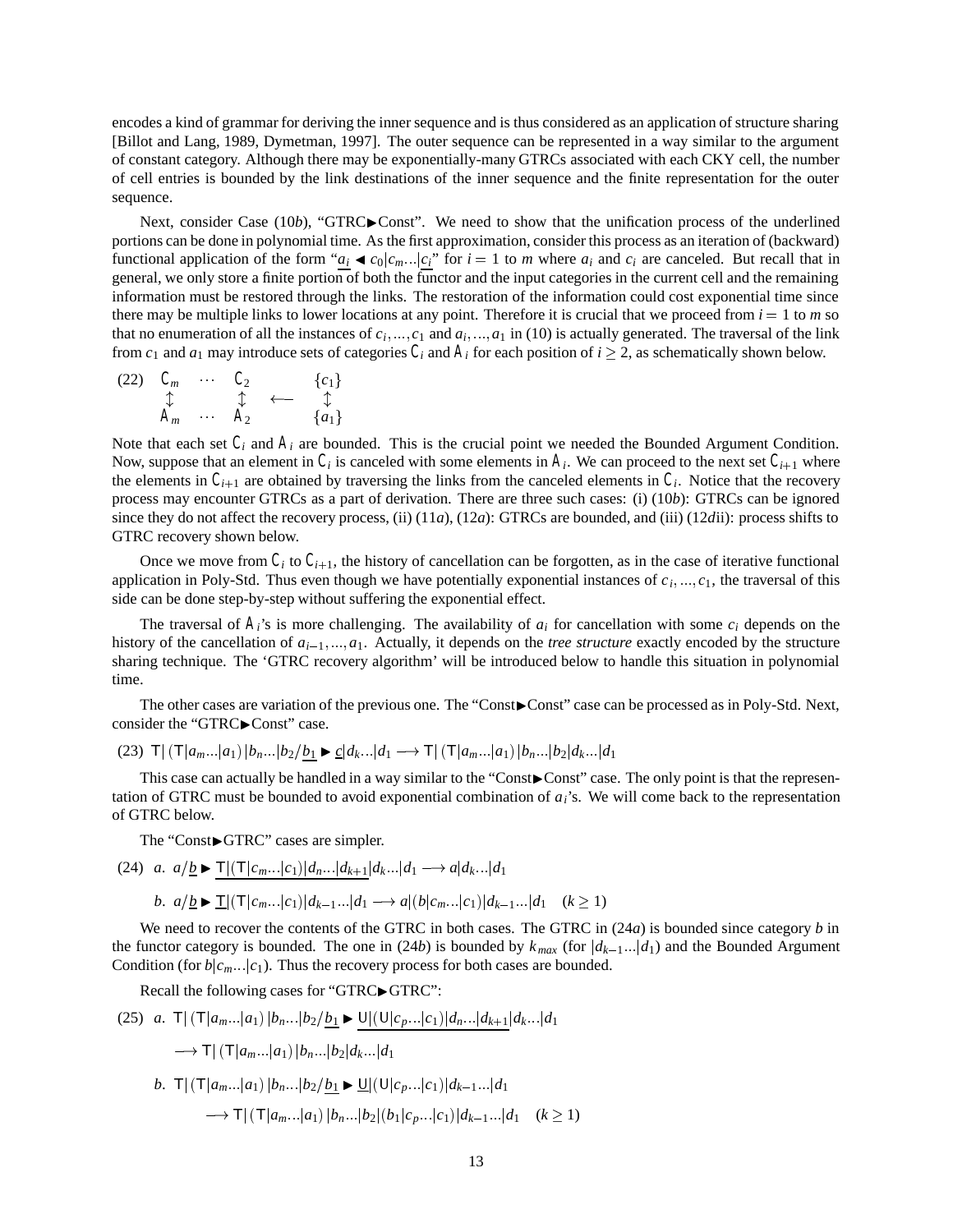#### **Initialization**:

• Create an  $n^2$  GTRC recovery table,  $R$ 

**Table setup** (Stage 1):

- $\bullet$ For each cell (top-down)  $O(n^2)$ <br>• For each entry (depending on the midpoint)  $O(n)$  $\bullet$ For each entry (depending on the midpoint)
	- . Restore the derivation info from CKY table
- and store the children in the appropriate cells  $O(n^2)$ **Recovery** (Stage 2):
- $\bullet$ For each cell in the bottom row (right-to-left)  $O(n)$ 
	- $\bullet$ For each entry  $O(n)$ 
		- $\bullet$  If there is a matching category in the target category set
			- $\bullet$  Mark the current entry as 'success' **Otherwise**
			- . Mark the current entry as 'fail'

#### . Do **status percolation**

- **Status percolation** (subprocedure):
- .. For each cell (bottom-up)
	- For each entry  $O(n)$
	- $\bullet$ For each parent  $O(n^2)$ 
		- If the parent is marked as 'fail'
			- .. Mark the current entry as 'fail'
			- **Otherwise**
			- $\bullet$  If the current entry is the right branch *and* marked as 'fail' *and* all the right branch siblings are marked as 'fail,  $\bullet$ Mark the parent as 'fail'
			- . If the current entry is the left branch *and* marked as 'success'
				- . . Mark the parent as 'success'

#### Figure 5: **GTRC Recovery Algorithm**

 $O(n^2)$ 

 $O(n^2)$ 

*d*i. TT<sup>j</sup>*am*j*a*2n*a*1 <sup>I</sup> UjUj*cp*<sup>j</sup>*c*1j*dn* j*dkm*<sup>1</sup> z <sup>j</sup>*dkm*j*dk*<sup>1</sup> z <sup>j</sup>*am* n*a*<sup>1</sup> <sup>j</sup>*dk* j*d*<sup>1</sup> UjUj*cp* j*c*1j*dn*j*dkm*1j*dk* j*d*<sup>1</sup> *d*ii. TTj*am*j *am <sup>j</sup>* <sup>j</sup>*a*2n*a*<sup>1</sup> *am <sup>j</sup>*<sup>0</sup> <sup>j</sup>*am j p* j*am j*1 <sup>I</sup> <sup>U</sup>0 z <sup>T</sup> jU*j* jU1 z <sup>j</sup>*am* jU<sup>0</sup> jU*<sup>j</sup>* jU<sup>1</sup> <sup>j</sup>*cp*j*c*1 z j*am <sup>j</sup>F* <sup>j</sup>*am jq* j*am j*1 *dn* j*dk*<sup>1</sup> z n*a*<sup>1</sup> <sup>j</sup>*dk* j*d*<sup>1</sup> *F* <sup>j</sup>*am j<sup>q</sup>*<sup>j</sup>*am j<sup>q</sup> <sup>j</sup>p*<sup>j</sup>*dk* <sup>j</sup>*d*<sup>1</sup> where *q j p*

The cases  $(a)$  and  $(b)$  are analogous to  $(24a)$  and  $(24b)$ . For the case  $(di)$ , we start comparing the outer sequence of the input category and the inner sequence of the functor category. The outer sequence of the input category can be treated as if it were the arguments of a constant category. Since <sup>T</sup> spans greater than <sup>U</sup>, the entire inner sequence of the functor category must be exhausted by comparing with the outer sequence of the input category. The result category can be obtained from the remaining part of the inner sequence of the input category with the remaining sequence " $|d_k|/d_1$ ".

The case (dii) is slightly different from the previous one in that the inner sequence of the functor category is excessive. We need a process of comparing the inner sequences of the functor and the input categories. Two GTRC recovery processes must be run in parallel.

Through the examination, we conclude that the polynomial parsability of CCG-GTRC depends on recovery of GTRCs. We present the polynomial GTRC recovery algorithm in Figure 5. An example of GTRC recovery is given in Appendix B.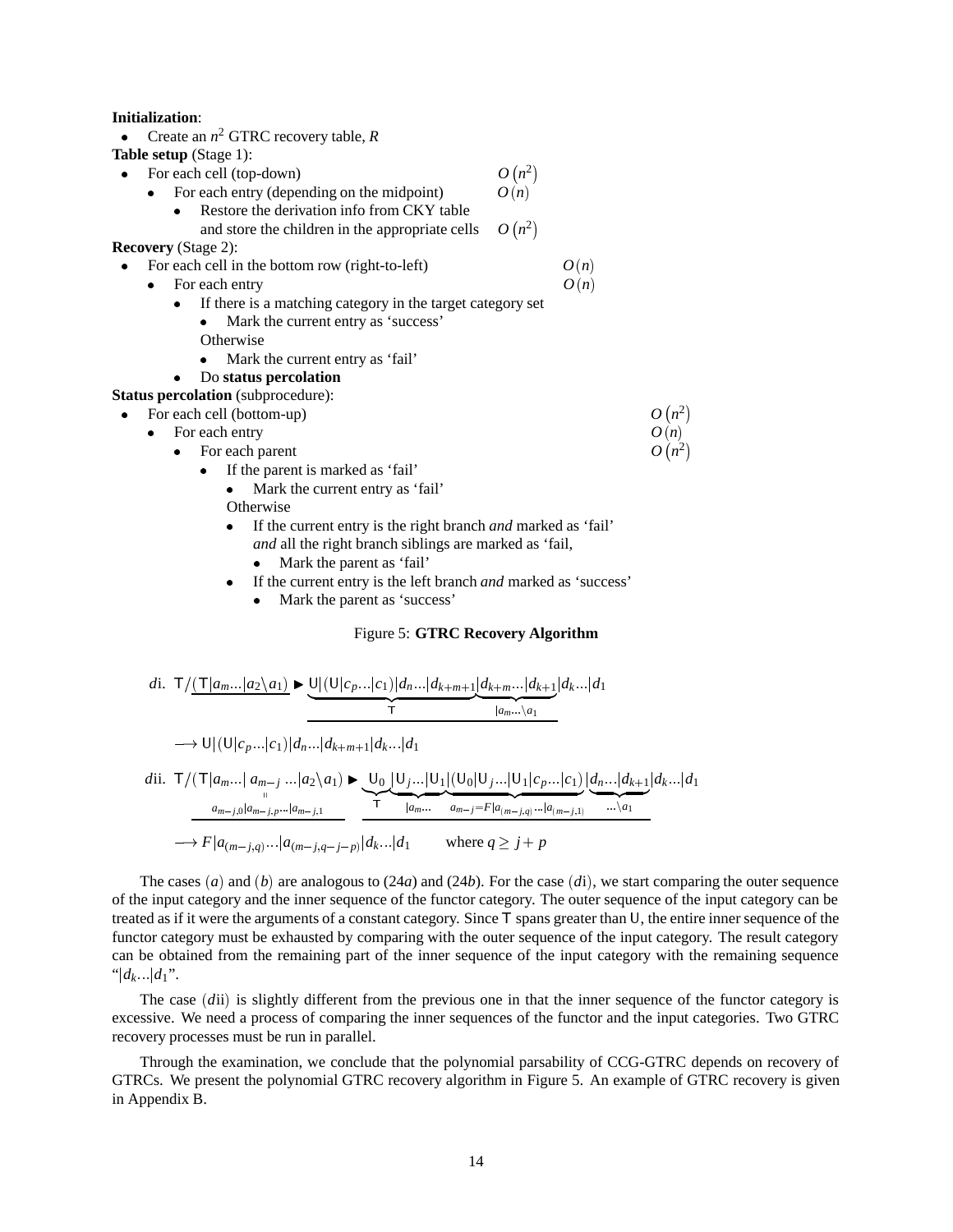The GTRC recovery algorithm takes advantage of the encoded shared structure, and utilizes an additional *n*<sup>2</sup> GTRC recovery table to restore possibly ambiguous GTRC derivations in polynomial time. The first stage (*table setup*) is to represent the derivational structure available in the CKY table in a slightly different way. Suppose the following partial CKY table starting from a GTRC in question:

|            | (26) Partial CKY table:                              |                                        |  |
|------------|------------------------------------------------------|----------------------------------------|--|
|            | $\mathsf{I} \ldots \backslash A \ldots \backslash B$ |                                        |  |
|            |                                                      |                                        |  |
| $\sqrt{2}$ |                                                      | $(\top/C \setminus B)_{12,2}$<br>[4.5] |  |
|            |                                                      |                                        |  |
|            |                                                      |                                        |  |
|            |                                                      |                                        |  |

 $\mathsf{T}/(\mathsf{T}...\setminus A...\setminus B)_{[1,2]\blacktriangleright [3,5]}$  represents the derivation " $\mathsf{T}/(\mathsf{T}\setminus A)_{[1,1]\blacktriangleright [2,2]}$   $\blacktriangleright \mathsf{T}/(\mathsf{T}/C...\setminus B)_{[3,3]\blacktriangleleft [4,5]}$   $\rightarrow \mathsf{T}/(\mathsf{T}...\setminus A...\setminus B)$ " at the designated string positions. Only the last argument of the link is stored in the current cell to avoid exponential number of entries. A GTRC recovery table can be used to store the same derivational structure with the bottom row corresponding to *the order of the inner sequence* of the GTRC rather than the string position. This is the order to process the inner sequence for  $C_i$ - $A_i$  comparison shown in (22). Since GTRC recovery process only concerns with the inner sequence of the GTRCs, the recovery table may have a dimension smaller than the corresponding portion of the

(27) GTRC recovery table:

CKY table as seen in the following example:

| 3 <sup>1</sup> | $\overline{\mathsf{T}/(\mathsf{T}\backslash A\backslash B)}_{[1,1]\blacktriangleright [2,3]}$ |                                                                     |  |
|----------------|-----------------------------------------------------------------------------------------------|---------------------------------------------------------------------|--|
|                |                                                                                               | $/ \left( T/C\backslash B \right)_{[2,2]\blacktriangleright [3,3]}$ |  |
|                |                                                                                               |                                                                     |  |
|                |                                                                                               |                                                                     |  |

The categorial ambiguities originally aligned at string positions are now aligned in the order of processing.

In the second stage (*recovery stage*), the comparison with the target categories is done while the above-mentioned dependency among LTRCs in the bottom row is checked. The comparison proceeds from right to left in the bottom row. The decision on the cancellation of the argument under consideration, *ai*, depends on (i) if it is unifiable with some target category (in  $C_i$ ) *and* (ii) if the corresponding sequence to the right of  $a_i$  was successfully canceled. This latter condition can be checked by observing the status of the first right branch from the current position since all the processes up to that point must have been completed. For the later processing (for the positions to the left), the success/failure status of the current category must also be percolated to the relevant higher nodes (*status percolation*). Note that even though the algorithm needs to check *all* the right branch siblings, the number of the siblings is bounded by the number of categories and directionalities. The total complexity turns out to be a rather daunting  $O(n^{10}) =$  $O(n^3 \times n^2 \times n^5)$ .<br> *i*, *j*, *k* recovery percolation.

The extremely-high cost of GTRC recovery process seems to be related to the following conjecture: the generative power of this subclass of CCG-GTRC is greater than CCG-Std. A more restricted version of CCG-GTRC has been shown to be weakly equivalent to CCG-Std [Komagata, 1997b, Komagata, 1997c]. This subclass restricts the directionality of GTRC to the unidirectional case and only deals with GTRCs without outer sequence, thus allowing only the GTRCs of the form  $\mathsf{T}\langle (\mathsf{T}\rangle a_{m}...\rangle a_1)$ . In this case, the inner sequence and the string positions agree on the number and the order of the arguments and no GTRC recovery algorithm is needed. Realistically, most languages seem to restrict the use of GTRCs in some sense. For example, the Japanese grammar used in our experiment restricts GTRCs to the unidirectional variety but still with outer sequence.

In summary, the practical and the theoretical polynomial results are due to distinct factors. The former comes from a practical bound on the number of cell entries and spurious ambiguity elimination. The latter (for both Poly-Std and Poly-GTRC) is achieved by efficiently representing and processing the potentially exponentially-many entries in a cell. This is possible even with the presence of spurious/genuine ambiguities. But what the polynomial algorithms do is to eliminate a possibility which in practice rarely occurs. The additional cost for Poly-Std/GTRC of managing  $n<sup>2</sup>$  subcells and links to cover all the cases of exponential factors including spurious/genuine ambiguities is thus considered as overkill for the practical case. Although it may be possible to add spurious ambiguity check to Poly-Std/GTRC, we are better off with a simple CKY-style parser with equivalence check, without the overhead of the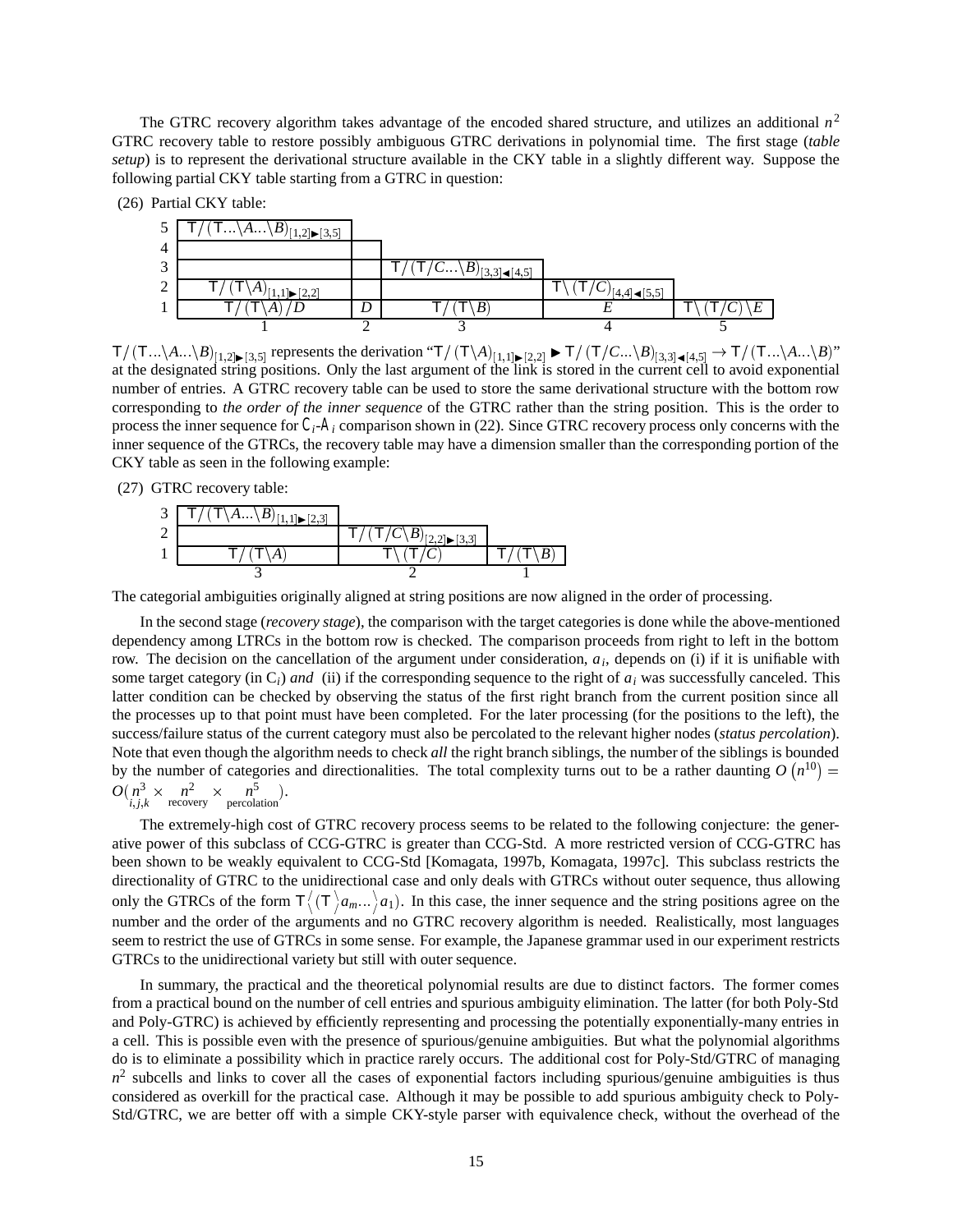Poly-Std/GTRC.

# **5 Conclusion**

We have shown that the extension of CCGs including GTRCs can be parsed polynomially in practice and in theory, with some qualifications and conditions. These polynomial results support the proposed grammar which can describe non-traditinoal constituency widely observed across languages, without resorting to a special mechanism for each case. We expect that the grammar is also useful for practical applications.

For practical applications of the parser, though, we have an agendum for future research. A larger-scale experiment is necessary to obtain statistical significance for varying domains. We may want to consider potentially faster algorithms. For example, GLR-style algorithm may be extended to the proposed case. The most critical problem remains to be that of genuine ambiguity. We may explore a more compact representation of the derived semantics, e.g. polynomial shared structure algorithm of Dörre [1997].<sup>29</sup> Alternatively, we may try to disambiguate early during the recognition stage by a probabilistic method or contextual information (e.g., use of information structure). We expect that these techniques will be applicable to the presented parser and will improve the performance to a really practical level.

# **A Experiment**

### **A.1 List of Parsed Sentences**

A few commas ',' are inserted manually as  $\frac{1}{1}$  to maintain grammaticality within the current framework.

- 1. kouketuatu-wa, kourei-ni naru-to ookuno hito-ni araware, nousottyuu+sinsikkan-nado-no ookina byouki-no gen'in-ni narimasu.
- 2. sunawati, kouatu-no saidaino mokuhyou-wa nousottyuu-to kyoketusei sinsikkan-no yobou-desu.
- 3. genzai, nousottyuu-no yobou kouka-wa mitomeraretekiteˆimasu-ga, kyoketusei sinsikkan-niˆkansiteˆwa mada huzyuubunna zyoutai-desu.
- 4. kore-wa kono sinsikkan-o warukusuru youso-tosite, ketuatu-igaini doumyakukouka-no seiin-to naru kousiketusyou, toutaisya no izyou, himan, kituen-nado-mo kankeisiteiru-koto-ni mo-yorimasu.
- 5. ketuatu ni wa sinzou-ga syuusyukusite, ketueki-o okuridasu-toki-no syuusyukuki ketuatu-to sinzou-ga kakutyousi, sinzou nai-ni ketuatu-ga modottekuru-toki-no kakutyouki ketuatu-ga ari, sinzou-ga syuusyukusita-toki ni ketuatu-wa mottomo takakunari, kakutyousita-toki ni mottomo hikukunarimasu.
- 6. kouketuatu-no teido-wa kakutyouki ketuatu-de handansare, 90 105mmHg-nara keido kouketuatu syou, 105 115mmHgde tyuutoudo kouketuatu syou, 115mmHg-izyou deˆwa zyuusyou kouketuatu syou-to narimasu.
- 7. itumo 95mmHg-o koeru-baai wa tiryou-ga hituyoudesu.
- 8. kouatu-no mokuhyou-tosite wa, seizyou ketuatu-no 140/90mmHg-ga ippantekidesu-ga, zin kinnou-nado-no zyouken-ni yori takameni kontoroorusareru-koto-mo arimasu.
- 9. ketuatu-ga takai-toki ni wa, kekkan-no naka-o tooru ketueki ryou-ga oosugiru-baai-to, ketueki ryou-wa seizyoudemo kekkan-no kabe-ga semakunatteiru-baai-to ga kangaerare, korera-no zyoutai-o kaizensuru-no-ga kouketuatuno tiryou-desu.

<sup>&</sup>lt;sup>29</sup> Applicability of this technique to our parser needs to be carefully examined because semantic equivalence check will be required to traverse the shared structures. It is not clear if the traversal can be done in polynomial time. This concern is shared by the situation of applying structure sharing technique to conceptual dependency [Bröker et al., 1994]. Other reports on shared structure on semantic representation include [Nagao, 1994] and [Schiehlen, 1996].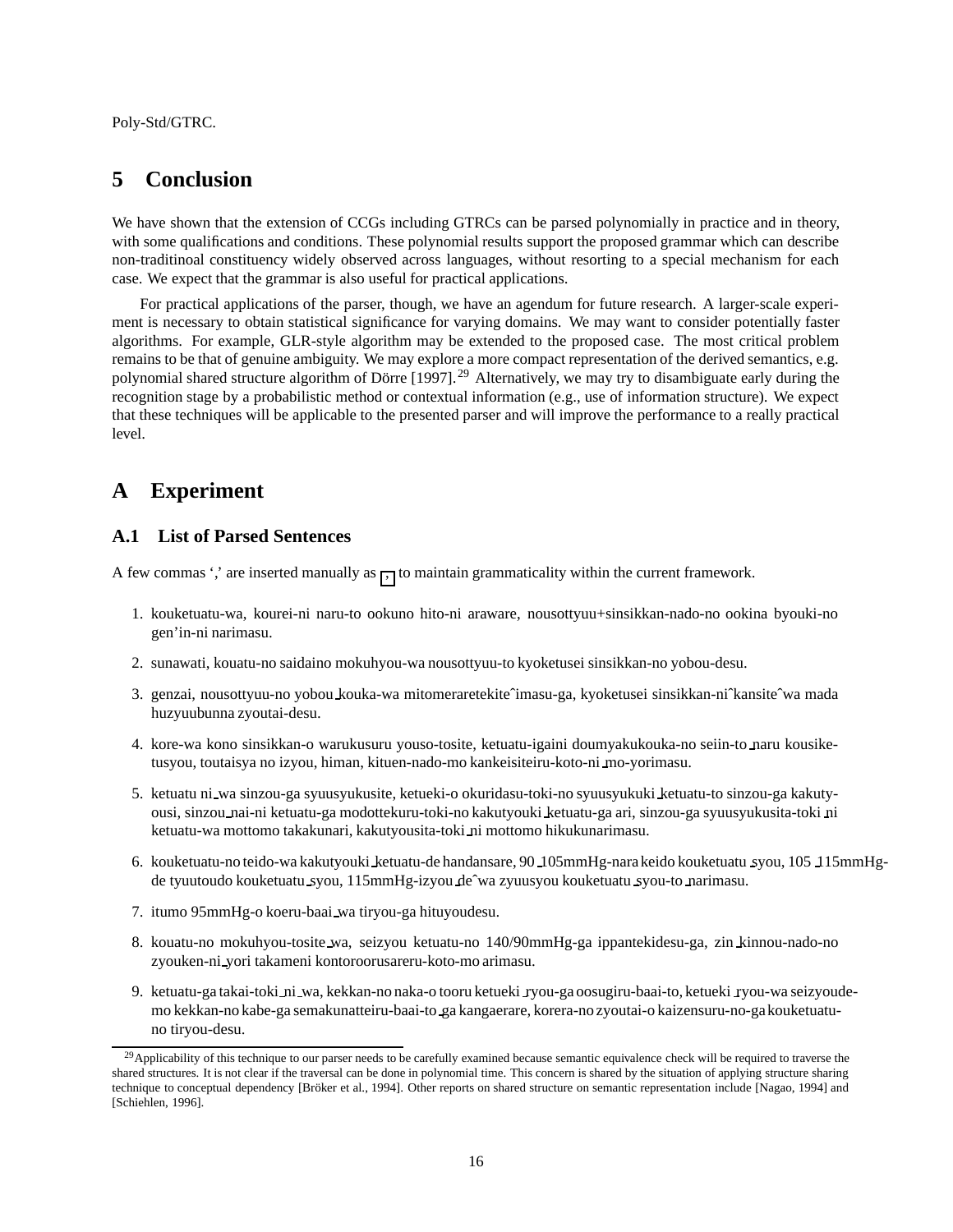- 10. desukara yoku sirareteiru-koto-desu-ga, enbun seigen-ya himan-no kaizen-nado-ga tiryou zyou totemo taisetudesu.
- 11. mata kituen-ya insyu-mo sakenakerebanarimasen.
- 12. korera-ni tyuuisite-mo ketuatu-no kanri-ga muzukasii-baai ni hazimete kusuri-o tukaimasu.
- 13. siyousuru kusuri-wa sayou-ga odayakade , tyoukikan hukuyousite-mo hukusayou-ga sukunaku, hukuyou kaisuuga sukunakutesumu-mono-ga risou-desu.
- 14. kouatu syou-no seiin-tosite tugino mittu-no youso-ga kankeisiteimasu.
- 15. natoriumu sessyu, koukan sinkei kei, renin angiotensin kei-no mittu-desu.
- 16. rinyouzai-wa natoriumu-ni, beeta arufa syadanzai-wa koukan sinkei kei-ni, sosite ace sogaizai-wa renin angiotensin keini sorezore kankei no tuyoi taipu-no kouketuatu-no hito-ni yoku kiku-koto-ga kitaisaremasu.
- 17. mazu saisyo ni motiirareru-no-wa rinyouzai, beeta syadanzai, karusiumu kikkouzai, ace sogaizai-desu.
- 18. kouatuzai-no naka-ni wa beeta syadanzai-ya rinyouzai-ga sisitu-no taisya-ni warui eikyou-o oyobosu kanouseiga aru-to iwareteimasu.
- 19. mata saikin-de wa sisitu-ya tousitu-o hukumeta mondai-tosite, insurin kanzyusei-ni korera kouatuzai-ga henkao oyobosu-koto-ga tyuumokusareteimasu.
- 20. insurin kanzyusei-o yokusuru kouatuzai-to warukusuru yakuzai-to-ga ari, warukusuru daihyou-ga beeta syadanzaito rinyouzai-to iwareteimasu.
- 21. korera-no ten-mo kangaeter, syuzyuno kouatuzai-ga sono hito-goto-ni motiirareteimasu.
- 22. rinyouzai-to karusiumu kikkouzai-to-wa maeni nobemasita-node, kokode wa, karusiumu kikkouzai-no itibu-to beeta syadanzai<sup>,</sup>, ace sogaizai-o toriagemasu.

#### **A.2 Features of the Parser**

- Environment: Sun Ultra E4000 2x167MHz Ultraspacs with 320MB memory running SunOS 5.5.1
- Program: The program of about 100KB is written in Sicstus Prolog Ver. 3. About a half of the program is the grammar. CPU time was measured by Sicstus built-in predicate statistics.
- Data: The data set consists of 22 contiguous sentences (6 paragraphs) from p. 31-32 of "Anata-no Byouinno Kusuri (Your Hospital Drugs) 1996" by Tadami Kumazawa and Ko-ichi Ushiro. There are simple and complex clauses (relative and complement), coordination (2-4 conjuncts), nominal/verbal modifications (adjectives/adverbs), scrambling, and verb argument dropping.
- Input format: The input is romanized and partially segmented sentences in Japanese. Verb inflection and suffixes are considered as a part of the word. As a consequence, certain verbs are fairly long and this contributes the long average time for morphological analysis.
- Language-specific constraints: GTRCs are restricted to the unidirectional form by restricting the directionality of rule application Case (12*e*), "GTRC $\blacktriangleright$ GTRC", to the form " $\frac{\Gamma}{\Gamma}$  $\frac{(\Gamma|a_m...|a_2\setminus a_1)}{\uparrow}$   $\blacktriangleright^{k}$  <u>U</u><sub>/</sub> (U|c<sub>p</sub>...\c<sub>1</sub>)|d<sub>k-1</sub>...|d<sub>1</sub>".

The bound on functional composition *kmax* is 2.

- Parsing algorithm: CKY-style with semantic spurious ambiguity check (mutual subsumption check) but without the presented worst-case polynomial recognition algorithm
- Morphological analysis: Every possible complete substring match is sought. Successful results are dynamically asserted in the lexicon. The complete match is probably the source of slowness in morphological analysis.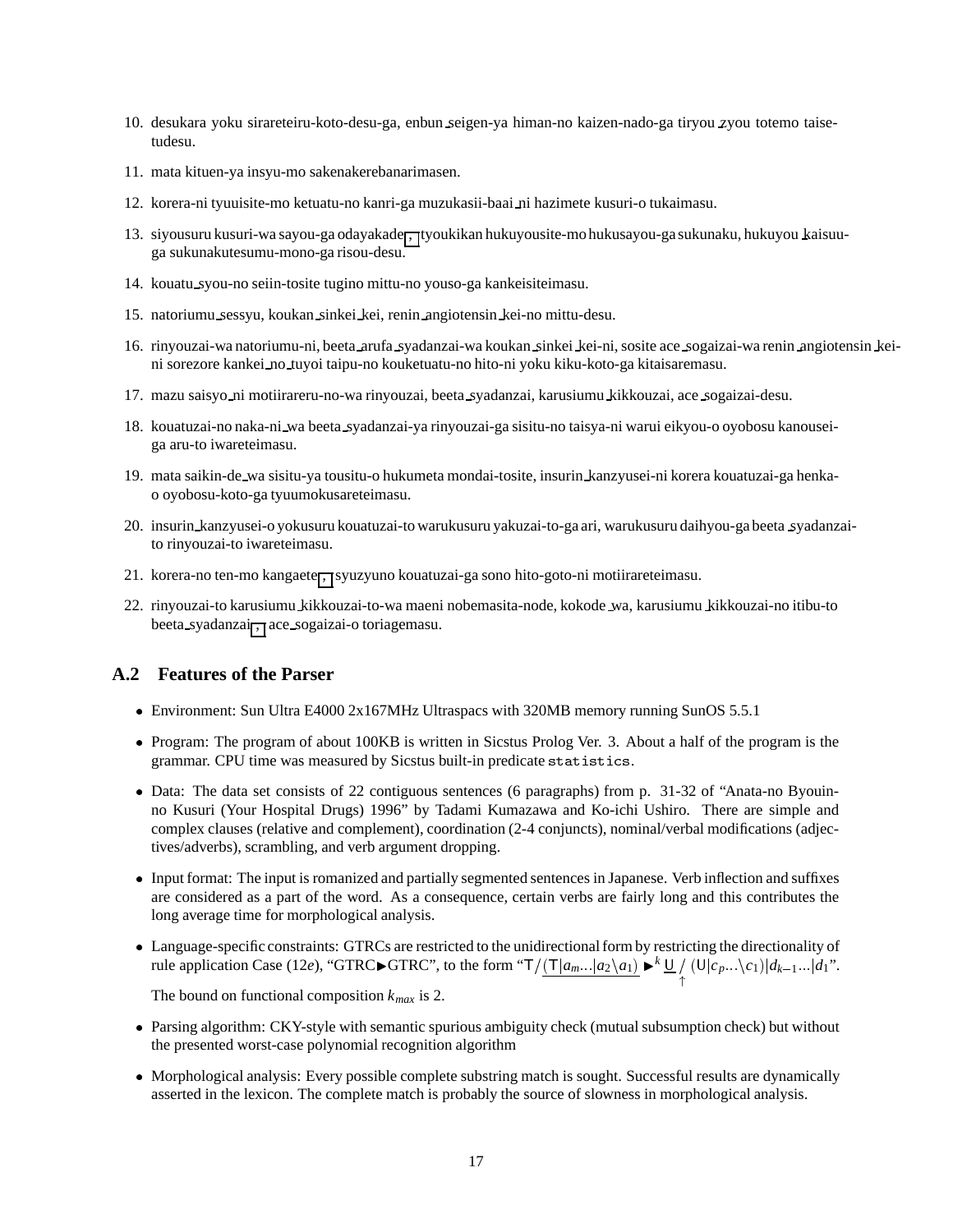- Coordination: A set of special trinomial rules for specific categories are implemented [Steedman, 1996]. By implementing coordination as rule has advantage of avoiding compositions such as " $S/NP \blacktriangleleft S/S\$ ". This is equivalent to restricting composition with conjunctives. Although bounded coordination is covered by CCGs, this restriction changes the behavior of the formal system. Only the left-branching conjunction is considered (a kind of normal form condition). The special punctuation in Japanese, '+', is implemented as coordination only between two uncombined Ns. Some ',' are inserted (this may be done automatically). The semantics of coordination is preliminary and requires more research [cf. Park, 1992, Bayer and Johnson, 1995].
- Verb-argument dropping: First, we call verb arguments NP after noun-particle combination of "N+NP $\N$ " but not PP after "NP+PP\NP" [cf. Gunji, 1987]. 'Dropping' is implemented as lexical rule changing verb valency and make the semantic argument a free variable. This treatment supports lexical analysis of binding as follows. Since reflexive pronouns cannot be dropped, reflexivization must precede dropping. Then it must be lexical.
- Passive: This is treated as lexical rule changing verb subcategorization and semantics. A few additional cases of pseudo-passive are also implemented.
- Scrambling: Both local and long-distance are currently handled by crossing composition  $x/y \rightarrow y \setminus z \rightarrow x \setminus z$ . Currently, derivation such as "{*B A*} & {*B A*}  $S \setminus A \setminus B$ " is not accepted. Since this type of coordination can appear within an embedded clause where no theme-rheme distinction is presumed to be made, we may need to allow such a case. The current implementation has capability to handle this by lexical rule to derive  $S\backslash B\backslash A$  from  $S\$ <sup>A</sup> $\beta$ . Alternatively, 'bag' notation of Hoffman [1995] may be used. For Japanese, the scope of a bag seems to be limited to local, unlike Turkish.
- Examples of lexical entry/lexical rules:

```
ketuatud kalendari pressure kalendari pressure kalendari pressure kalendari pressure kalendari pressure kalend
                featuresana
agr
-
Nn-
C		
ga is the contract of the contract of the contract of the contract of the contract of the contract of the contract of the contract of the contract of the contract of the contract of the contract of the contract of the cont
                featurest in the state of the state of the state of the state of the state of the state of the state of the state of the state of the state of the state of the state of the state of the state of the state of the state of t
n and class in the class of the class of the contract of the contract of the contract of the contract of the c
                inf1=((ru,itidan,reg),(ta,ta,reg)).
stages in the stages of the stages of the stages of the stages of the stages of the stages of the stages of th
                category
                inflation in the contract of the contract of the contract of the contract of the contract of the contract of the contract of the contract of the contract of the contract of the contract of the contract of the contract of t
                rare, must, {scrambling}, {dropping}, polite, {attributive}, {adverbial}]),
                sent-management in the sent-management of the sent-management of the sent-management of the sent-management of
lex-
rulej
categoryifclassncom
                cat=n(q),
                int=(Int=\geq q(?,X,Int-X)),
                is = 1.

rulej categoryifische categoryifische categoryifische categoryifische categoryifische categoryifische category
                case cases and cases are considered as a consequence of the consequence of the consequence of the consequence o
                featuresFeaturesFeaturesFeaturesFeaturesFeaturesFeaturesFeaturesFeaturesFeaturesFeaturesFeaturesFeaturesFeatur
                int=I^I].
rulej kaj kategoryi (m. 1919)
                cat=s\np(nom)\np(dat),
                features=(F=\geq F\setminus []\setminus []),
                int=(Int=\lambda^B)(Int-A-B)),is-construction of the construction of the construction of the construction of the construction of the construction of the construction of the construction of the construction of the construction of the construction of the
lex-
rulej
droppingifclassv
np-

                class=v(1-v),
                ifnotdrop-
nomno
                n i i se statistik i strandistik i strandistik i strandistik i strandistik i strandistik i strandistik i stran
                \blacksquare for the following the following the function of \blacksquareint=(A^B^*(V-A-B)=A^*(V-A-B)).
lex-
rulej
type-
raisingifcatnpCnind
                cat=((np(C))^{\hat{}})\n(n(ind)),int=X^*(X^*P)^*P].
```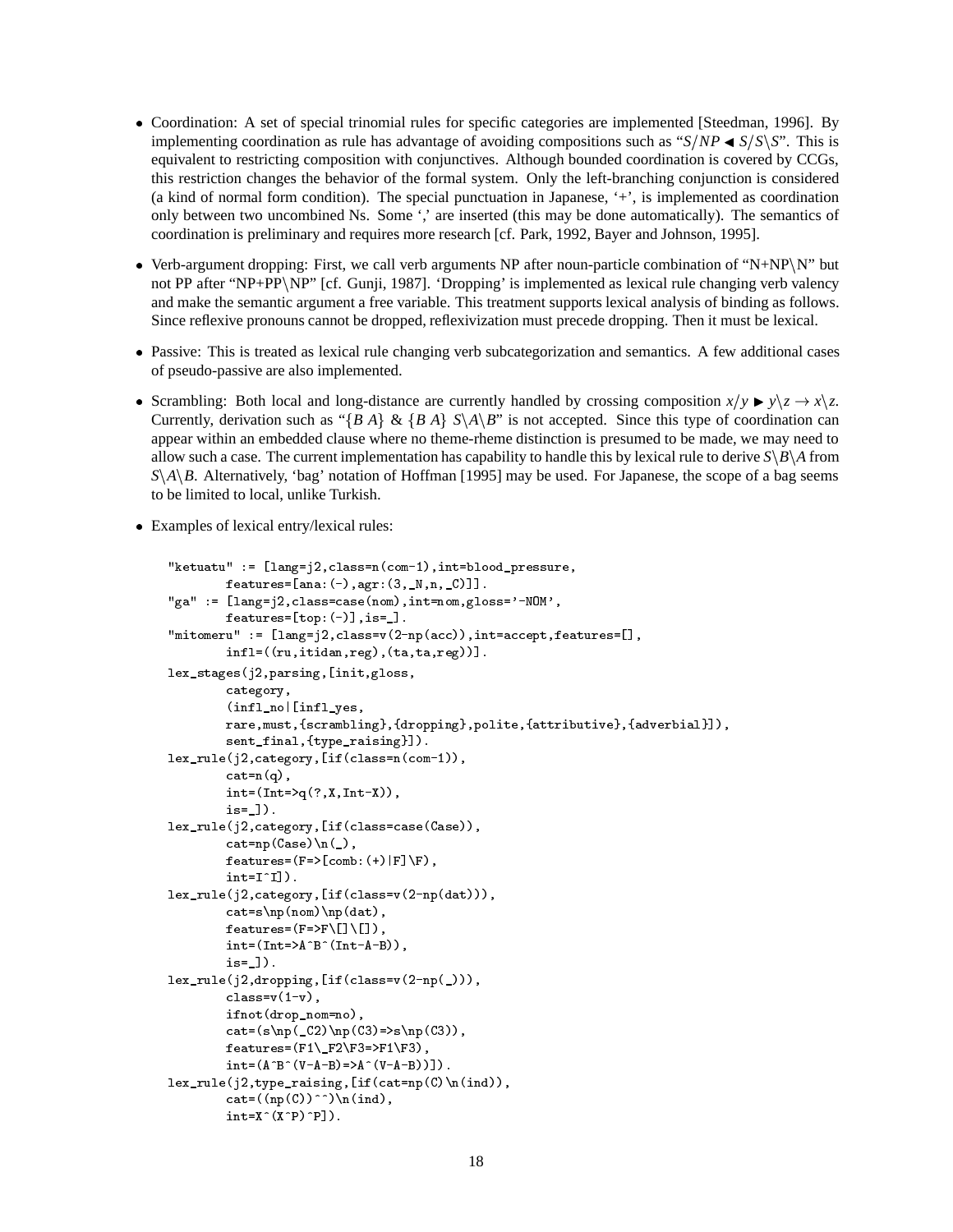- User programmability: The grammar file is independent of the system program. A linguist may specify lexical assignment, segmentation setting, rule specification, inflection entry, and various lexical rules. Run-time switch can also be changed. Thus it is straightforward to create grammars for other languages.
- Output: The output is a (possibly empty) set of logical form in predicate-argument structure (no scope ambiguity, no pronoun resolution, no lexical/syntactic ambiguity resolution).
- Other: IS capability (e.g., wa/ga distinction) has been experimented but not activated for the current experiment.

# **A.3 Test Results**

Legend:

- Sent: sentence ID
- #words: number of words in a sentence
- 1st: first run after resetting the asserted lexicon
- 2nd: second run of the same sentence (no morphological analysis)
- #parse: number of distinct parses
- #entry*max*: maximum number of entries in a cell

#### (28) Basic Data Set:

| Sent           | #words |        | Category+Semantics  |                |                          | Category only |                |                       |
|----------------|--------|--------|---------------------|----------------|--------------------------|---------------|----------------|-----------------------|
|                |        | 1st[s] | $\overline{2}nd[s]$ | #parse         | #entry $_{max}$          | 2nd[s]        | #parse         | #entry <sub>max</sub> |
| 1              | 23     | 15.60  | 12.96               | 42             | 69                       | 4.82          | 2              | 11                    |
| $\overline{2}$ | 14     | 3.50   | 1.36                | 6              | 9                        | 0.80          | 1              | 7                     |
| $\overline{3}$ | 16     | 9.80   | 1.36                | $\overline{4}$ | 5                        | 1.22          | $\overline{c}$ | 5                     |
| $\overline{4}$ | 30     | 46.54  | 40.20               | 96             | 144                      | 7.04          | 3              | $\overline{7}$        |
| 5              | 41     |        |                     |                |                          | 27.08         | $\overline{c}$ | $\overline{8}$        |
| 6              | 23     | 16.01  | 7.42                | 24             | 48                       | 3.31          | $\overline{4}$ | $\,$ 8 $\,$           |
| $\overline{7}$ | 8      | 4.86   | 0.36                | $\overline{2}$ | 8                        | 0.36          | 1              | $\,$ 8 $\,$           |
| $\,8\,$        | 23     | 12.11  | 6.48                | 16             | 20                       | 4.05          | $\overline{2}$ | 8                     |
| 9              | 40     |        |                     | $\equiv$       | $\overline{\phantom{0}}$ | 32.84         | 3              | 29                    |
| 10             | 17     | 7.05   | 2.76                | 18             | 18                       | 2.19          | 1              | 8                     |
| 11             | 6      | 1.32   | 0.17                | $\mathbf{1}$   | $\overline{7}$           | 0.19          | 1              | 7                     |
| 12             | 14     | 4.05   | 0.97                | 3              | 7                        | 1.14          | $\mathbf{1}$   | $\overline{7}$        |
| 13             | 21     | 10.26  | 4.68                | 28             | 28                       | 3.19          | $\overline{2}$ | 8                     |
| 14             | 10     | 2.45   | 0.42                | $\overline{2}$ | 5                        | 0.63          | 1              | 5                     |
| 15             | 8      | 1.30   | 0.34                | $\mathbf{1}$   | 5                        | 0.50          | 1              | $\overline{9}$        |
| 16             | 28     | 35.57  | 31.77               | 16             | 82                       | 7.36          | $\overline{2}$ | 10                    |
| 17             | 13     | 7.48   | 3.20                | 24             | 40                       | 1.86          | $\mathbf{2}$   | 11                    |
| 18             | 21     | 9.69   | 5.63                | $\overline{2}$ | 15                       | 4.03          | 1              | 8                     |
| 19             | 22     | 9.93   | 6.22                | 23             | 23                       | 4.59          | $\overline{4}$ | $\,$ 8 $\,$           |
| 20             | 19     | 15.60  | 10.20               | 3              | 17                       | 7.60          | 1              | $\overline{7}$        |
| 21             | 14     | 7.06   | 1.67                | 1              | 7                        | 1.84          | 1              | 7                     |
| 22             | 20     | 11.76  | 9.00                | 8              | 16                       | 5.00          | 1              | $\overline{7}$        |
| Total          | 431    | 231.90 | 147.20              | 320            | 573                      | 121.64        |                |                       |
| Avg            | 19.6   | 11.60  | 7.36                | 16.0           | 28.7                     | 5.53          |                |                       |

In the following, sentences are fabricated by conjoining two sentences from the test data.  $i \times 2$  means Sentence *i* is repeated twice and  $i + j$  means Sentence *i* and Sentence *j* are conjoined. The conjunction is obtained by the use of either a conjunctive or the adverbial verb ending (on the first sentence) followed by comma.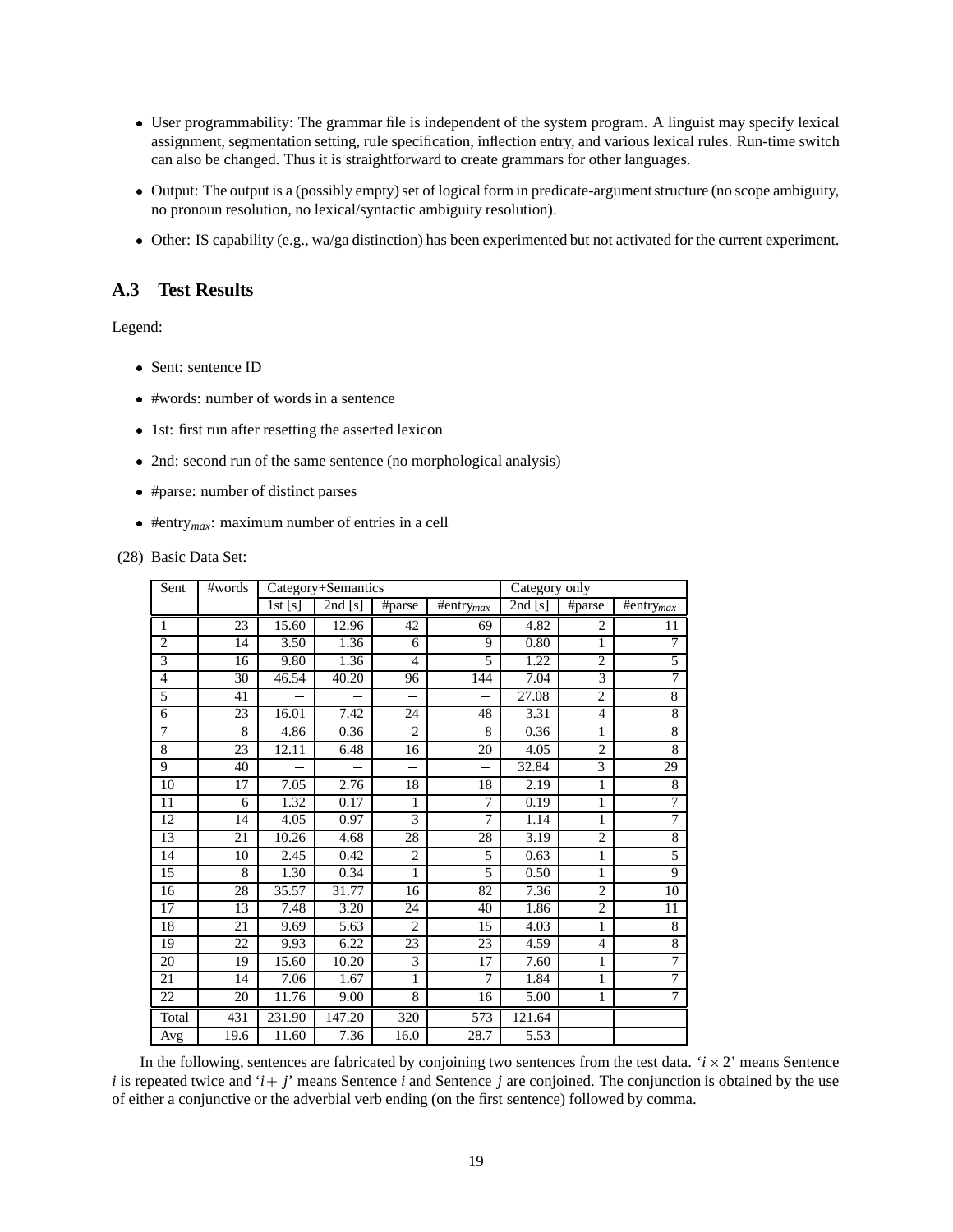| Sent        | #words | Category only        |        |                           |  |
|-------------|--------|----------------------|--------|---------------------------|--|
|             |        | $\overline{2nd}$ [s] | #parse | $\#$ entry <sub>max</sub> |  |
| $1\times2$  | 47     | 31.22                | 2      | 11                        |  |
| $6\times2$  | 47     | 37.16                | 5      | 12                        |  |
| $8\times2$  | 47     | 29.88                |        | 14                        |  |
| $16\times2$ | 57     | 40.70                |        | 9                         |  |
| $4\times2$  | 61     | 69.47                | 6      | 12                        |  |
| $9 + 4$     | 71     | 122.90               | 6      |                           |  |
| $5 + 4$     | 72     | 111.20               |        |                           |  |

(29) Pseudo-Long Sentences for Extended Data Set:

- Average lexical lookup: 4.24 sec/sentence, 0.2 sec/word
- Without spurious ambiguity check, only s11, s14, and s15 terminated (s7 seems to have problem with the numeral). Other sentences ended up with 300-700 maximum entries in a cell after 3 mins.
- Number of asserted lexical entry (forms): 200 approx.

# **B An Example of Poly-GTRC Process**

In this appendix, we explore a process of the GTRC recover algorithm with example. We introduce the following representation for constant category and GTRC:

- (30) *a*. Const: const(target,  $-$ , {link, index}, tail)
	- b. GTRC: gtrc(target,  $(\{\text{link}_{inner1}, \text{index}_{inner1}\}, \{\text{link}_{inner2}, \text{index}_{inner2}\})$ ,  $\{\text{link}_{outer}, \text{index}_{outer}\}$ , tail)

The representation for Const is basically the same as Poly-Std except for the arrangement of the elements. *Link* refers to the cell location where further information is stored. *Index* contains a sequence of arguments (bounded) to identify the appropriate linked representation which would match the tail of the linked cell. For the case of GTRC, index*inner*1<sup>2</sup> only contains a single argument and two links are needed since neither of the component GTRCs is in general bounded. A few examples are shown below.

(31) *a*. Const:  $\text{const}(S, -, -, \setminus A) = S \setminus A, \quad (S, -, \{[1,3], \setminus B\}, \setminus A) = S \quad \dots \setminus B \quad \setminus A$ link to  $\left[1,3\right]$  $\setminus A$ 

*b.* GTRC: 
$$
g\text{trc}(T, (-, \{[4,4], \setminus A\}), -, -) = \frac{T}{T} / (T \setminus A),
$$
  
\n $g\text{trc}(T, (\{[5,5], \setminus B\}, \{[4,4], /A\}), \{[6,8], /C\}, /D) = \frac{T}{T} \setminus (T \setminus B / A) \dots / C / D$   
\n $\stackrel{[5,5][4,4]}{[5,8][4,4]} \stackrel{[6,8]}{[6,8]}$ 

As noted earlier, the component ordering in this representation does not necessarily correspond to the string positions. For example, " $T\setminus (T/A) \blacktriangleleft T\setminus (T/B) \rightarrow T\setminus (T/B/A)$ " is represented as " $(T, (-, \{[i, i], A\}), -, -) \blacktriangleleft T$  $(T, (-, \{[i+1,i+1], \mathcal{B}\}), -, -) \longrightarrow (T, (\{[i+1,i+1], \mathcal{B}\}, \{[i,i], \mathcal{A}\}), -, -)$ " with appropriate *i*. In any case, the functor always comes to the left of the input.

The much harder part is to restore GTRCs from a representation like  $(T, (\{[1,3], \A\}, \{[4,5], \B\})$ , -, -). What are the corresponding set of GTRCs? First, observe the following derivation of GTRCs (in CKY-style table) as background: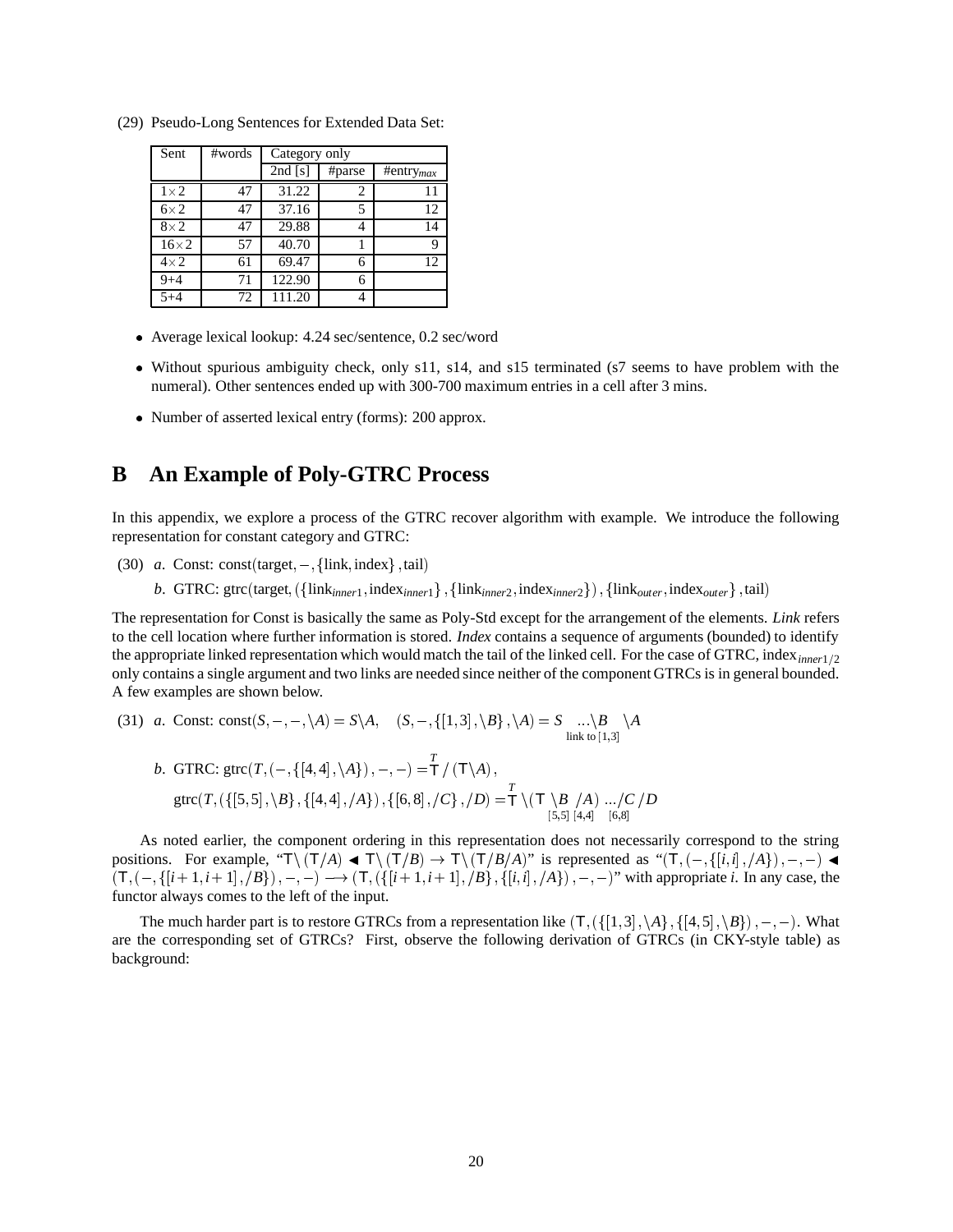(32) GTRC derivation example:

| 3             | $\int$ $(\mathsf{T}\backslash A\backslash B\backslash C)$ [1,2] $\blacktriangleright$ [3,3] or [1,1] $\blacktriangleright$ [2,3]<br>a <sub>l</sub><br>$b. \ \mathsf{T} \backslash \left( \mathsf{T} \backslash A \backslash B/C \right)_{[1,2]\blacktriangleright [3,3] \text{ or } [1,1]\blacktriangleright [2,3]}$<br>$c \cdot \mathsf{T} / (\mathsf{T}/C \backslash A \backslash B)_{[1,2] \cdot \mathsf{T} [3,3]}$<br>d. T/ $(T \setminus B/C \setminus A)_{[1,1] \triangleleft [2,3]}$<br>e. T / $(T \setminus A/C \setminus B)_{[1,1] \blacktriangleright [2,3]}$ |                                                                                                                                                                                                    |  |
|---------------|-------------------------------------------------------------------------------------------------------------------------------------------------------------------------------------------------------------------------------------------------------------------------------------------------------------------------------------------------------------------------------------------------------------------------------------------------------------------------------------------------------------------------------------------------------------------------|----------------------------------------------------------------------------------------------------------------------------------------------------------------------------------------------------|--|
| $\mathcal{D}$ | $\mathsf{T}/(\mathsf{T}\backslash A\backslash B)_{[1,1]\blacktriangleright [2,2]}$                                                                                                                                                                                                                                                                                                                                                                                                                                                                                      | $\langle 1 \setminus B \setminus C \rangle_{[2,2] \blacktriangleright [3,3]}$<br>$\sqrt{(T \backslash B/C)_{[2,2]\blacktriangleright [3,3]}}$<br>$/C\backslash B)_{[2,2]\blacktriangleleft [3,3]}$ |  |
|               | $T/(T \setminus A)$                                                                                                                                                                                                                                                                                                                                                                                                                                                                                                                                                     | $\prime$ (T\B)                                                                                                                                                                                     |  |
|               |                                                                                                                                                                                                                                                                                                                                                                                                                                                                                                                                                                         |                                                                                                                                                                                                    |  |

Suppose we recover the LTRCs to derive the GTRCs in the above example. For simplicity, let us focus on the entries *a*, *b*, and *e*. We start from the top cell with two entries corresponding to the two distinct derivations. Note that the entries are copied from the CKY table and that the positional information such as  $[1,2]$  represents 'the position in the CKY table'.

(33) GTRC Recovery Table (setup stage):

|               | $\{([1,2], \{B\}, \{[3,3], \{C\}\}]$<br>$({[1,1], \A}, {[2,3], \C})$ |                                                                               |  |
|---------------|----------------------------------------------------------------------|-------------------------------------------------------------------------------|--|
|               | $({[[1,1], \A}, {[2,3], \B} )$                                       |                                                                               |  |
| $\mathcal{L}$ | $({[[1,1], \A}, {[2,2], \B}$                                         | $({ 2,2 },  B , { 3,3 },  C )$<br>$({[3,3], /C}, {[2,2], \langle B \rangle})$ |  |
|               | $(-,\{[1,1],\setminus A\})$                                          | $[-, \{[2,2], \setminus B\}]$<br>$(-, \{[3, 3], \}$                           |  |
|               |                                                                      |                                                                               |  |

The setup procedure is as follows: for each cell from top-down, find the child GTRC representations from CKY table and store them in the appropriate cell. For example,  $(\{[1,1], \A\}, \{[2,3], \C\})$  has the right child in [2,3] of CKY table. This is  $T/ (T \Bbb R \Bbb C)$  and the corresponding representation is stored in the [2,3] cell of the recovery table.  $T/ (T/C\setminus B)$  is also stored in the same cell since it matches  $({1, 1}, \A}, {2, 3}, B).$  In addition, allocate a small number of status bits for each entry.

The recovery stage processes the bottom row from right to left by checking the categorial consistency with the target and maintaining status bits.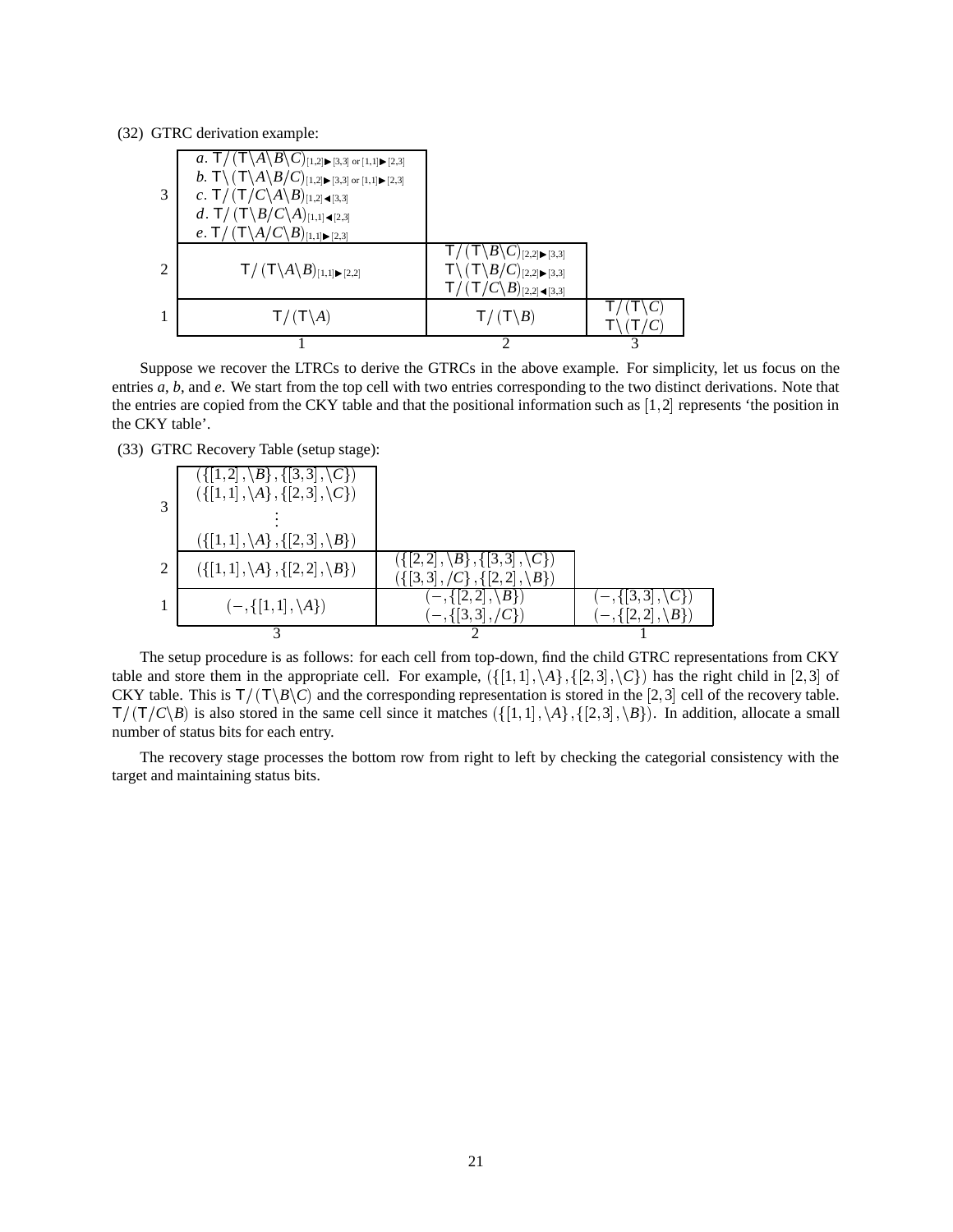(34) GTRC Recovery Table (recovery stage):



Note that there is a dependency between the categories in the bottom row positions 1 and 2 of the recovery table. Although  $T/(T\lambda B)C$  and  $T/(T\lambda A/C)B$  are valid entries in (32),  $T/(T\lambda B)B$  and  $T/(T\lambda A/C)C$  are not. In general, this dependency can span the order of *n*. Checking the entire history of the previous positions will cost exponential time. But we only need the information if the right branch of the current position has failed or not (depending on tree structure with directionality and success/failure for each leaf). Thus by marking the success status at the root of each substructure, we can check the status of the right branch in polynomial time.

Let us start from the bottom row position 1. Compare  $\setminus C$  with the target set (suppose that the target is  $S\setminus A$   $\begin{Bmatrix} \setminus B \\ \setminus C \end{Bmatrix}$   $\setminus C$ ).

Since the categories are compatible, we set the status '*succ*' as indicated by  $\Box$  On the other hand,  $\Box B$  fails, getting '*f ail*' indicated by 2. For an entry which is the right branch of a parent, if all the right branch sibling of the current node failed, we percolate up the failure status to the parent. This will block any sequence involving  $\beta$  at this position. The failed parent is labelled with  $\mathbb{Z}_d$  and  $\mathbb{Z}_b$ . Move to the second position.  $\setminus B$  succeeds in comparison. For the left branch, we percolate up the success status to the parents. This is shown by 3*a*. *C* can be failed without comparing with the target since the parent already indicates the failure. The recovery process succeeds when one of the top entries gets 'succ' as in  $5_b$  and  $5_c$ .

# **References**

Anthony Ades and Mark J. Steedman. 1982. On the Order of Words. *Linguistics and Philosophy*, 4.

Alfred V. Aho and J. D. Ullman. 1972. *The Theory of Parsing, Translation, and Compiling. Vol. 1: Parsing*. Prentice-Hall.

Sam Bayer and Mark Johnson. 1995. Features and Agreement. In *ACL33*.

Tilman Becker, Aravind Joshi, and Owen Rambow. 1991. Long-Distance Scrambling and Tree Adjoining Grammars. In *EACL5*.

Sylvie Billot and Bernard Lang. 1989. The Structure of Shared Forests in Ambiguous Parsing. In *ACL27*.

Norbert Bröker, Udo Hahn, and Susanne Schacht. 1994. Concurrent Lexicalized Dependency Parsing: The ParseTalk Model. In *COLING-94*.

Bob Carpenter. 1991. The Generative Power of Categorial Grammars and Head-Driven Phrase Structure Grammars with Lexical Rules. *Computational Linguistics*, 17.

Robert L. Carpenter. 1992. *The Logic of Typed Feature Structures*. Cambridge University Press.

Jochen Dörre. 1997. Efficient Construction of Underspecified Semantics under Massive Ambiguity. In *ACL35/EACL8*.

David Dowty. 1988. Type Raising, Functional Composition, and Non-Constituent Conjunction. In Richard Oehrle,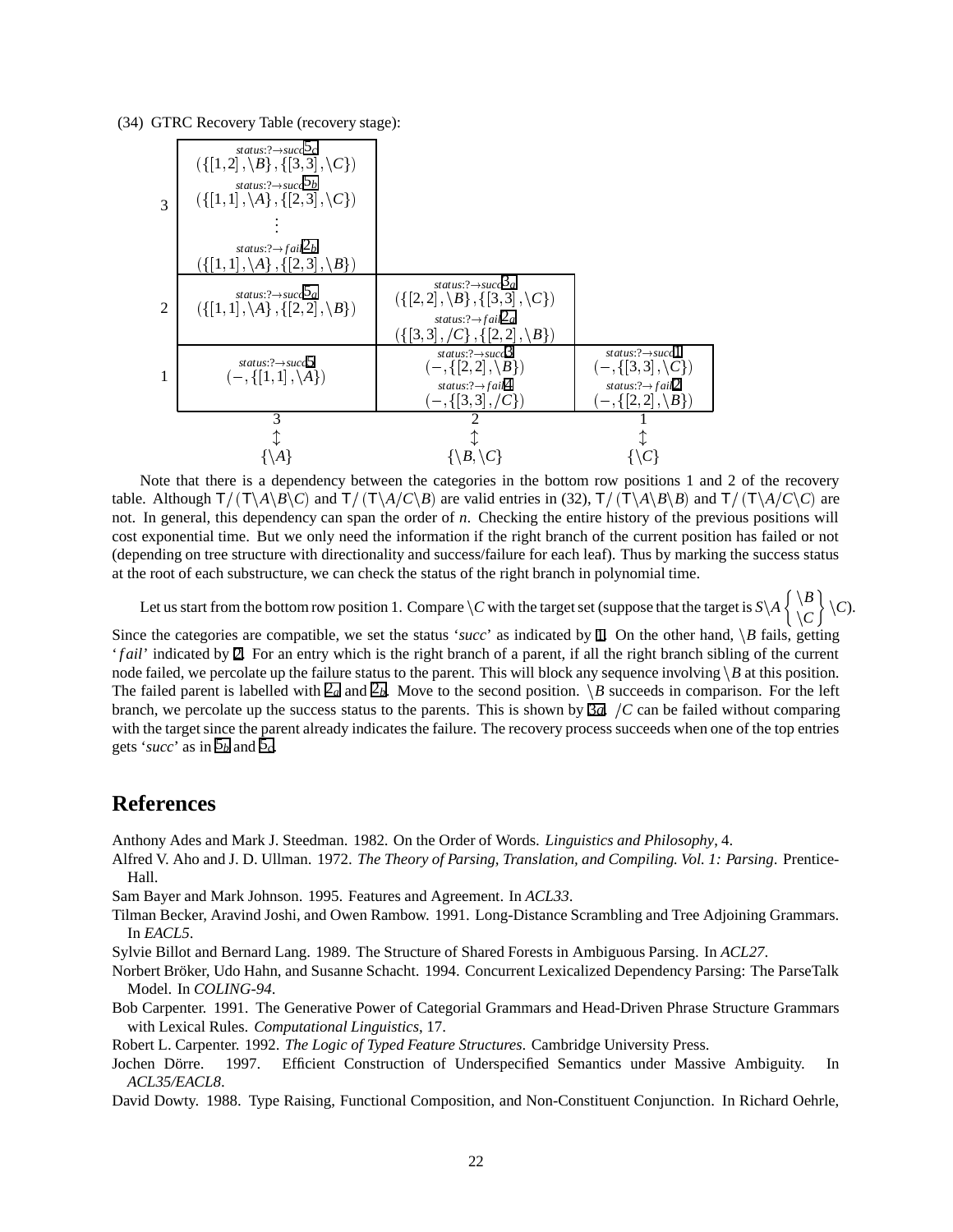Emmon Bach, and Deirdre Wheeler, editors, *Categorial Grammars and Natural Language Structures*. D. Reidel.

- Marc Dymetman. 1997. Charts, Interaction-Free Grammars, and the Compact Representation of Ambiguity. In *IJCAI-97*.
- Jason Eisner. 1996. Efficient Normal-Form Parsing for Combinatory Categorial Grammar. In *ACL 34*.
- Martin Emms. 1993. Parsing with polymorphism. In *EACL6*.
- Joyce Friedman and Ramarathnam Venkatesan. 1986. Categorial and Non-Categorial Languages. In *ACL24*.
- Takao Gunji. 1987. *Japanese Phrase Structure Grammar: A Unification-Based Approach*. D. Reidel.
- Herman Hendriks. 1993. *Studied Flexibility: Categories and Types in Syntax and Semantics*. ILLC Dissertation Series.
- Mark Hepple and Glyn Morrill. 1989. Parsing and Derivational Equivalence. In *EACL 4*.
- Mark Hepple. 1987. Methods for Parsing Combinatory Grammars and the Spurious Ambiguity Problem.
- Mark Hepple. 1990. *The Grammar and Processing of Order and Dependency: a Categorial Approach*. PhD thesis, University of Edinburgh.
- Toru Hisamitsu and Yoshihiko Nitta. 1994. An Efficient Treatment of Japanese Verb Inflection for Morphological Analysis. In *COLING-94*.
- Beryl Hoffman. 1993. The Formal Consequences of Using Variables in CCG Categories. In *ACL31*.
- Beryl Hoffman. 1995. *The Computational Analysis of the Syntax and Interpretation of "Free" Word Order in Turkish*. PhD thesis, University of Pennsylvania.
- Aravind K. Joshi, Tilman Becker, and Owen Rambow. 1994. Complexity of Scrambling: A New Twist to the Competence - Performance Distinction. In *3e Colloque International sur les grammaires d'Arbres Adjoints*.
- Megumi Kameyama. 1995. The Syntax and Semantics of the Japanese Language Engine. In Reiko Mazuka and Noriko Nagai, editors, *Japanese Sentence Processing*. Lawrence Erlbaum.
- Lauri Karttunen. 1986. Radical Lexicalism. Technical report, CSLI.
- Nobo Komagata. 1997a. Efficient Parsing for CCGs with Generalized Type-Raised Categories. In *IWPT97*.
- Nobo Komagata. 1997b. Generative Power of CCGs with Generalized Type-Raised Categories. In *ACL35/EACL8 (Student Session)*.
- Nobo Komagata. 1997c. Generative Power of CCGs with Generalized Type-Raised Categories. Technical report (IRCS-97-15), University of Pennsylvania.
- Esther König. 1994. A Hypothetical Reasoning Algorithm for Linguistic Analysis. *J. Logic and Computation*, 4(1):1–19.
- George Miller and Noam Chomsky. 1963. Finitary Models of Language Users. In R.R. Luce et al., editors, *Handbook of Mathematical Psychology, Vol. II*. John Wiley and Sons.
- Michael Moortgat. 1988. *Categorial Investigations: Logical and Linguistic Aspects of the Lambek Calculus*. Foris. Glyn V. Morrill. 1994. *Type logical grammar: categorial logic of signs*. Kluwer.
- Katashi Nagao. 1994. A Preferential Constraint Satisfaction Technique for Natural Language Analysis. *IEICE Trans. Inf. & Syst*, E77-D(2).
- Remo Pareschi and Mark Steedman. 1987. A Lazy Way to Chart-Parse with Categorial Grammars. In *ACL25*.
- Jong C. Park. 1992. A Unification-Based Semantic Interpretation for Coordinate Constructs. In *ACL30*, pages 209– 215.
- Jong C. Park. 1995. Quantifier Scope and Constituency. In *ACL33*.
- Jong Cheol Park. 1996. *A Lexical Theory of Quantification in Ambiguous Query Interpretations*. PhD thesis, University of Pennsylvania.
- Lawrence C. Paulson. 1991. *ML for the Working Programmer*. Cambridge University Press.
- Fernando C.N. Pereira and Stuart M. Shieber. 1987. *Prolog and Natural-Language Analysis*. CSLI.

Scott Prevost and Mark Steedman. 1993. Generating Contextually Appropriate Intonation. In *EACL6*.

- Scott Prevost. 1995. *A Semantics of Contrast and Information Structure for Specifying Intonation in Spoken Language Generation*. PhD thesis, University of Pennsylvania.
- Owen Rambow and Aravind K. Joshi. 1994. A Processing Model for Free Word Order Languages. In Jr. C. Clifton, L. Frazier, and K. Rayner, editors, *Perspectives on Sentence Processing*. Lawrence Erlbaum.
- Owen Rambow. 1994. *Formal and Computational Aspects of Natural Language Syntax*. PhD thesis, University of Pennsylvania.
- Michael Schiehlen. 1996. Semantic Construction from Parse Forests. In *COLING-96*.
- Stuart M. Shieber. 1986. *An Introduction to Unification-Based Approaches to Grammar*. CSLI.
- Mark J. Steedman. 1985. Dependency and Coordination in the Grammar of Dutch and English. *Language*, 61:523–